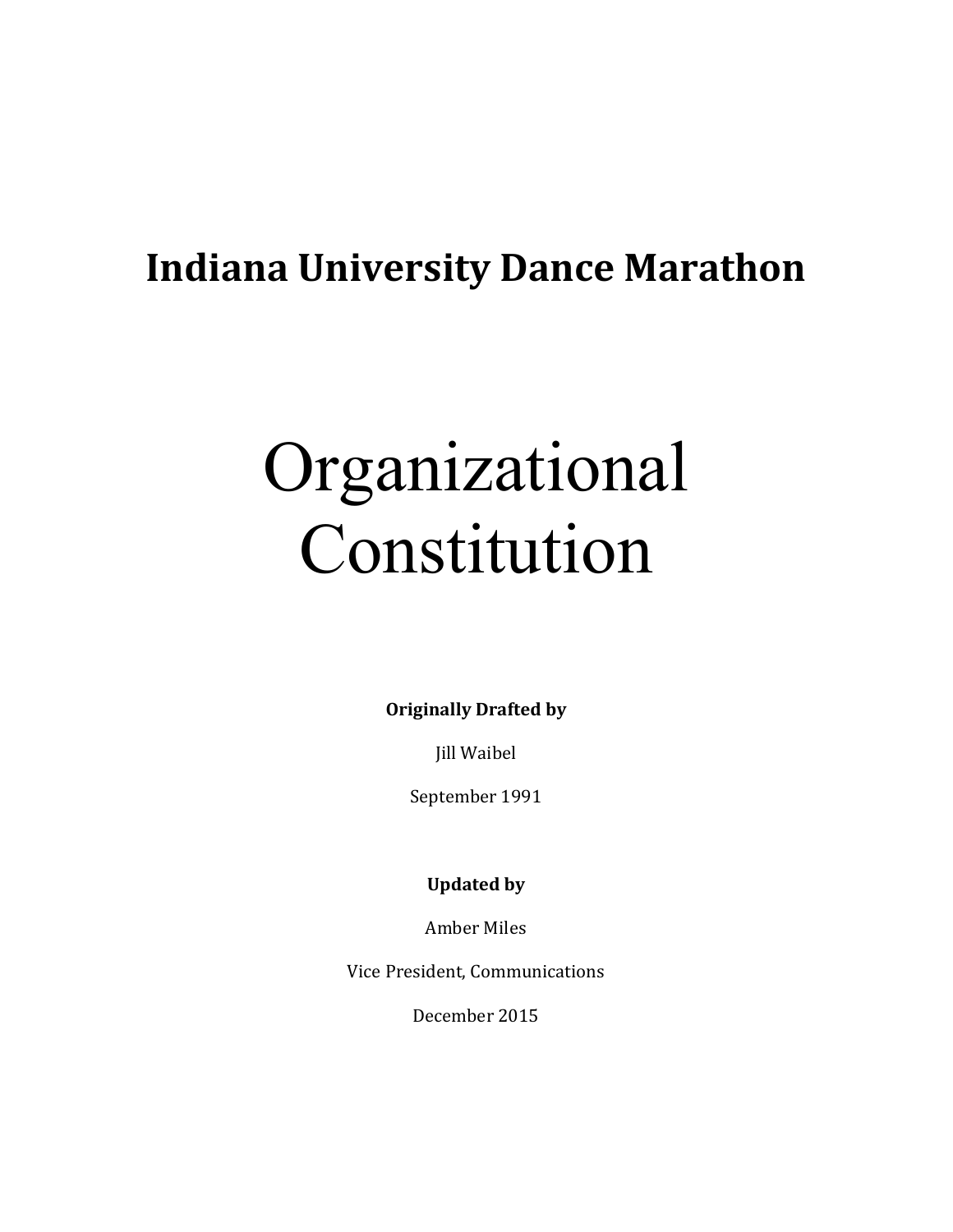# Table of Contents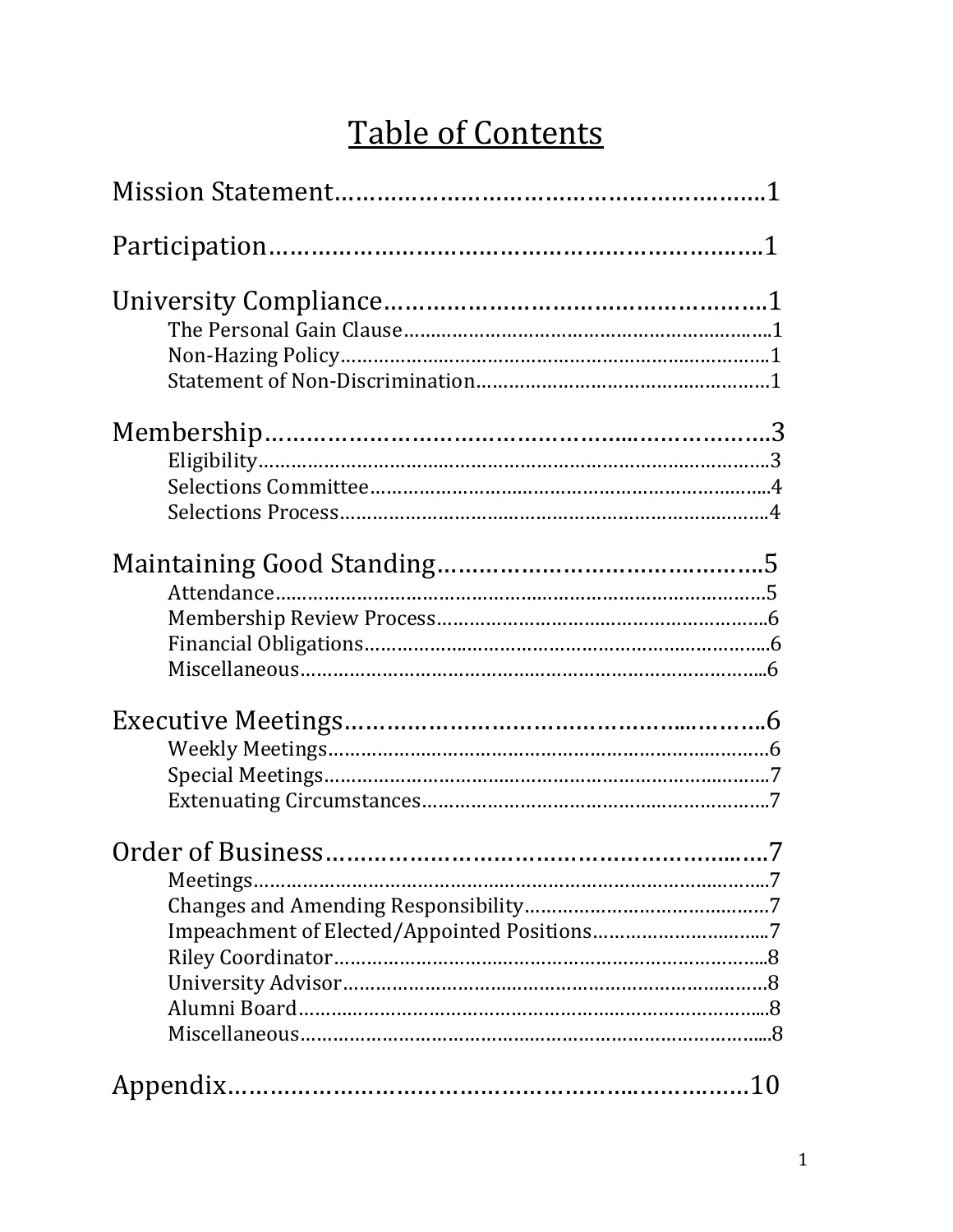### **I. Mission Statement**

"To create a Dance Marathon, a dynamic organization of friends in the community, that will provide hope for the children of Riley Hospital for Children in Indianapolis, Indiana and its affiliated programs, by generating funds that will be used solely to support the Hospital, its programs and its efforts to treat all children in need of health services in Indiana. "

## **II.Participation**

The proposed organization will operate without regard to arbitrary consideration of characteristics such as age, race, disability, ethnicity, gender, marital status, national origin, religion, sexual orientation, or veteran status.

### **III. University Compliance**

This organization shall comply with all Indiana University regulations, and local, state, and federal laws.

This organization will administer background checks for all IUDM committee members, specifically those on the Riley Development Committee, who work with children. Additionally, it will adhere to travel policies set forth by the IU Office of Risk Management, including obtaining driver's license information for all drivers who will be traveling.

#### The Personal Gain Clause:

This organization, if raising funds, shall ethically raise and distribute profits from organizational functions to either the organization or to members who provide a service that directly benefits the organization. Individual members may not receive compensation from for-profit companies if acting as a representative of a student organization.

#### Anti-Hazing Policy:

Hazing is strictly prohibited. Hazing shall be defined as any conduct which subjects another person, whether physically, mentally, emotionally, or psychologically, to anything that may endanger, abuse, degrade, or intimidate the person as a condition of association with a group or organization, regardless of the person's consent or lack of consent.

#### Statement of Non-Discrimination:

IU Dance Marathon allows any interested student to participate in, become a member of, and seek leadership positions in the organization without regard to arbitrary consideration of such characteristics as age, color, disability, ethnicity, gender, marital status, national origin, race, religion, sexual orientation, or veteran status.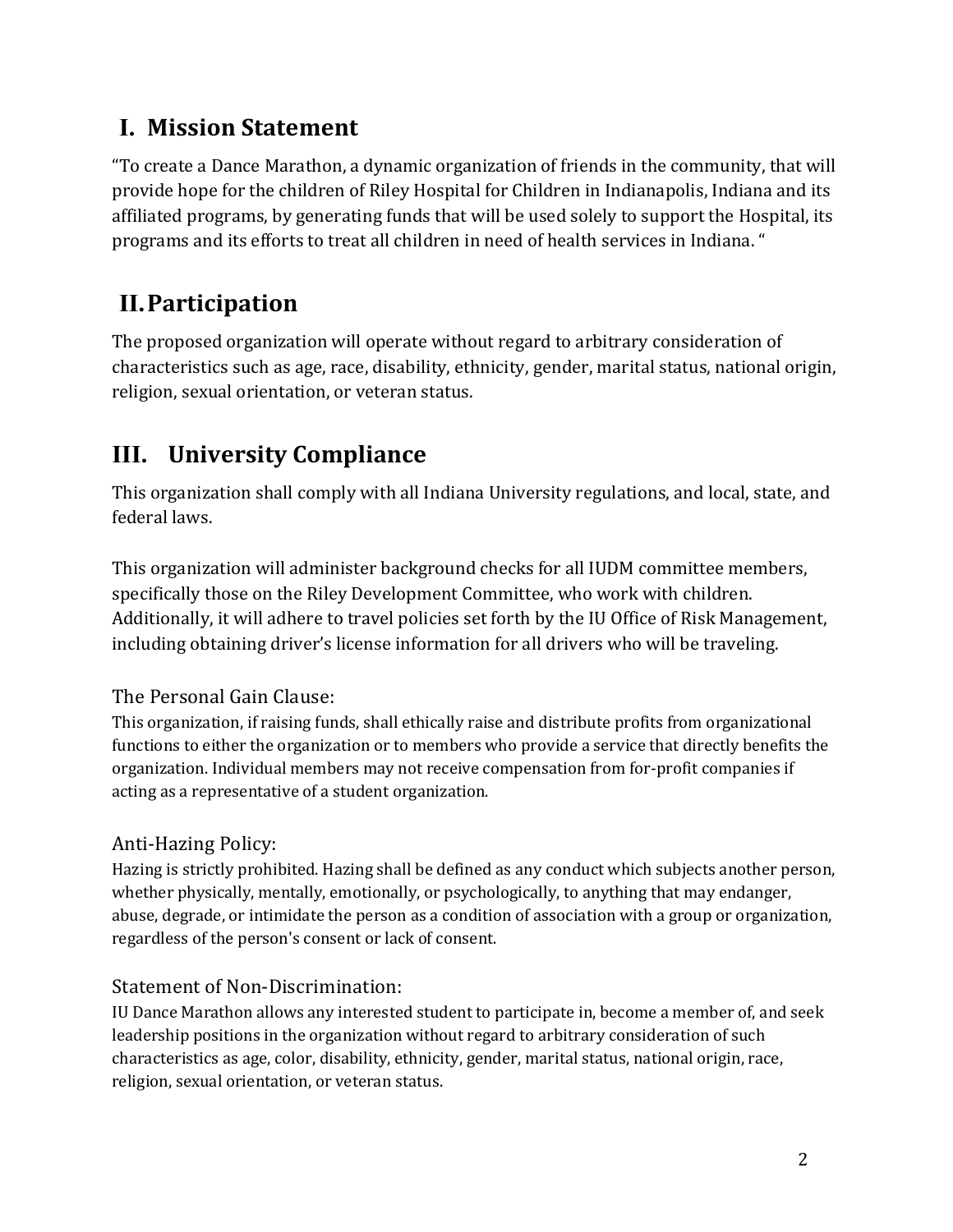#### Programs Involving Children:

This organization, when working with children, will be aware of and abide by the University's Programs Involving Children (PIC) Policy

\* Under 20 U.S.C. 1681(a)(6)(A), social fraternities and sororities are exempt from Title IX discrimination prohibitions on the basis of sex with respect to their membership practices. The law recognizes that differentiated treatment based on sex for purposes of membership in a social fraternity or sorority is not arbitrary or unlawful. Organizations in this category may remove "gender" from the non-discrimination statement in their constitution.

All student organizations are expected to comply with all Indiana University policies and regulations, including the Student Code of Conduct. A complete copy of the Student Code of Conduct is available online at *http://www.iu.edu/~code*. For more information about University Policies, visit *http://policies.iu.edu/policies/categories/index.shtml*.

Violations may result in loss of full or partial student organization benefits and may subject the student organization to the Student Organization Ethics Board process. For more information about the Student Organization Ethics Board, visit *http://studentaffairs.indiana.edu/student-lifelearning/student-organizations/ethics- board.shtml*.

### **IV. Membership**

#### A. Eligibility

- 1. Executive
	- a. Must have been a chair or committee member within the previous term.
	- b. Must be a full-time undergraduate student at the time of application.
	- c. Must be in good academic and financial standing with Indiana University.
	- d. Must raise a minimum of \$1,000 during term.
- 2. Chairperson
	- a. Must have been a committee member, RHARC member, dancer group representative or dancer.
	- b. Must be a full-time undergraduate student at the time of application.
	- c. Must raise a minimum of \$750 during term.
- 3. Committee Member
	- a. Must have been a dancer to be eligible, however for rare cases a formal petition may be submitted to the Vice President of Membership.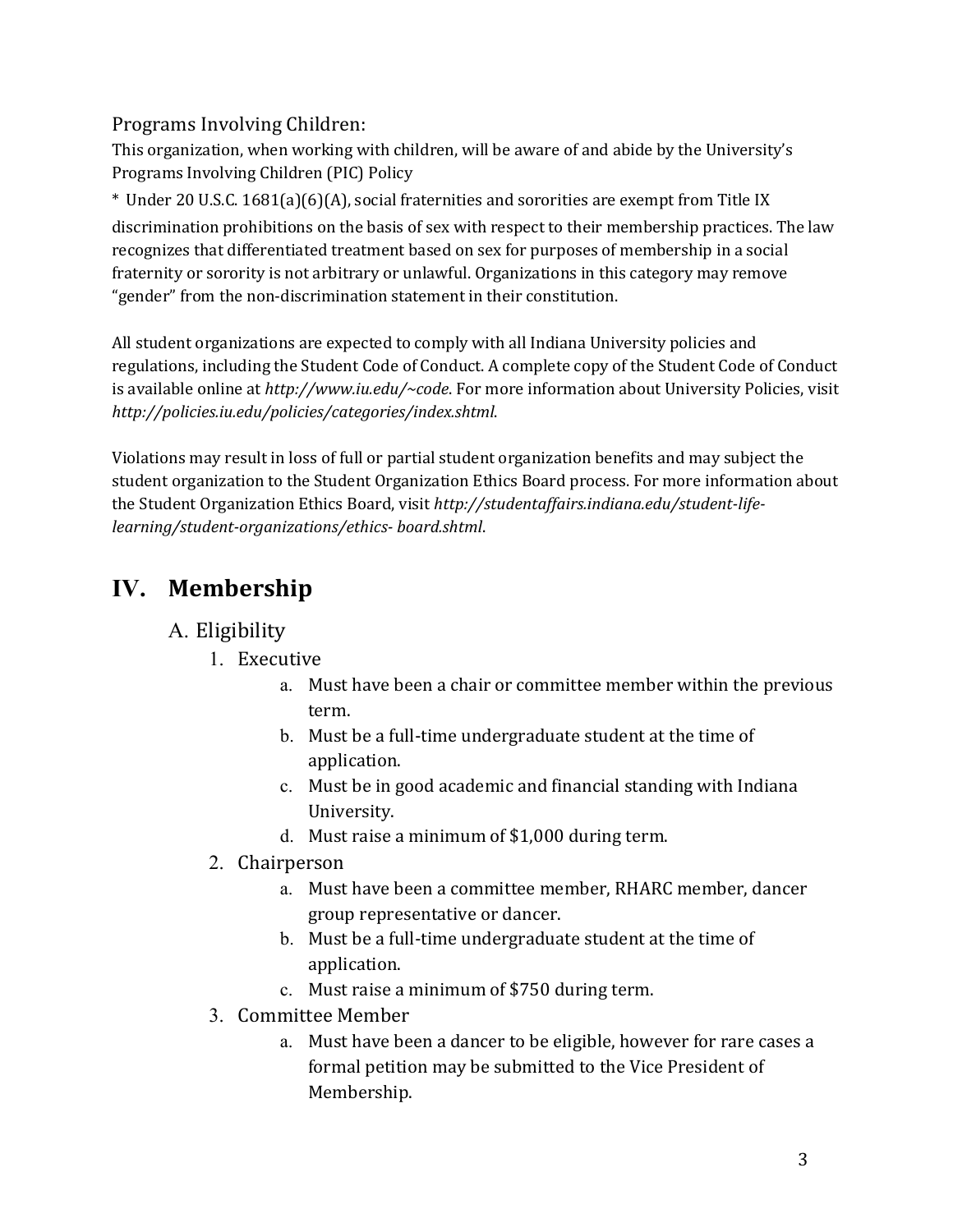- b. Students abroad may be considered for positions at the discretion of each director.
- c. Must be a full-time undergraduate student at the time of application.
- d. Must raise a minimum of \$600 during term.
- 4. Dancer Group Representative
	- a. Individual who represents a dancer group that they have previously danced with by leading them in fundraising, motivation and inspiration.
	- b. Communicate with the Dancer Relations committee to relay information to their dancer group pertaining to fundraising, events, and marathon preparation.
	- c. All dancer groups are eligible to have 1-3 dancer group representatives.
	- d. Must raise a minimum of \$350 during term.
- 5. Dancer
	- a. Dancers fall into five categories including: organizational, Greek, RHARC, NRC and independent.
	- b. Must raise a minimum of \$500 during term.
	- c. Those who raise above the minimum of \$500 may be considered to dance a full 36 hours, though not guaranteed.
	- d. Each organization will strive to have 2-5 36 hours dancers.
- 6. Virtual Fundraiser
	- a. Must have previously danced or have approval by the Vice President of Membership.
	- b. For previous dancers only, each participant must be a junior or senior in standing.
	- c. Must raise a minimum of \$300 to receive and invitation to the marathon determined by the Vice Presidents of Membership and Internal.

#### B. Selection Committee

- 1. Executive Committee
	- a. Must be an outgoing Executive Council member.
	- b. Must be graduating within the academic year and may not return to participate in the marathon other than as an alumni.
	- c. Must attend 2/3 of interviews in order to have a say in the final selections process.
- 2. Chairperson Committee
	- a. At least two executive members must be present to conduct a proper interview.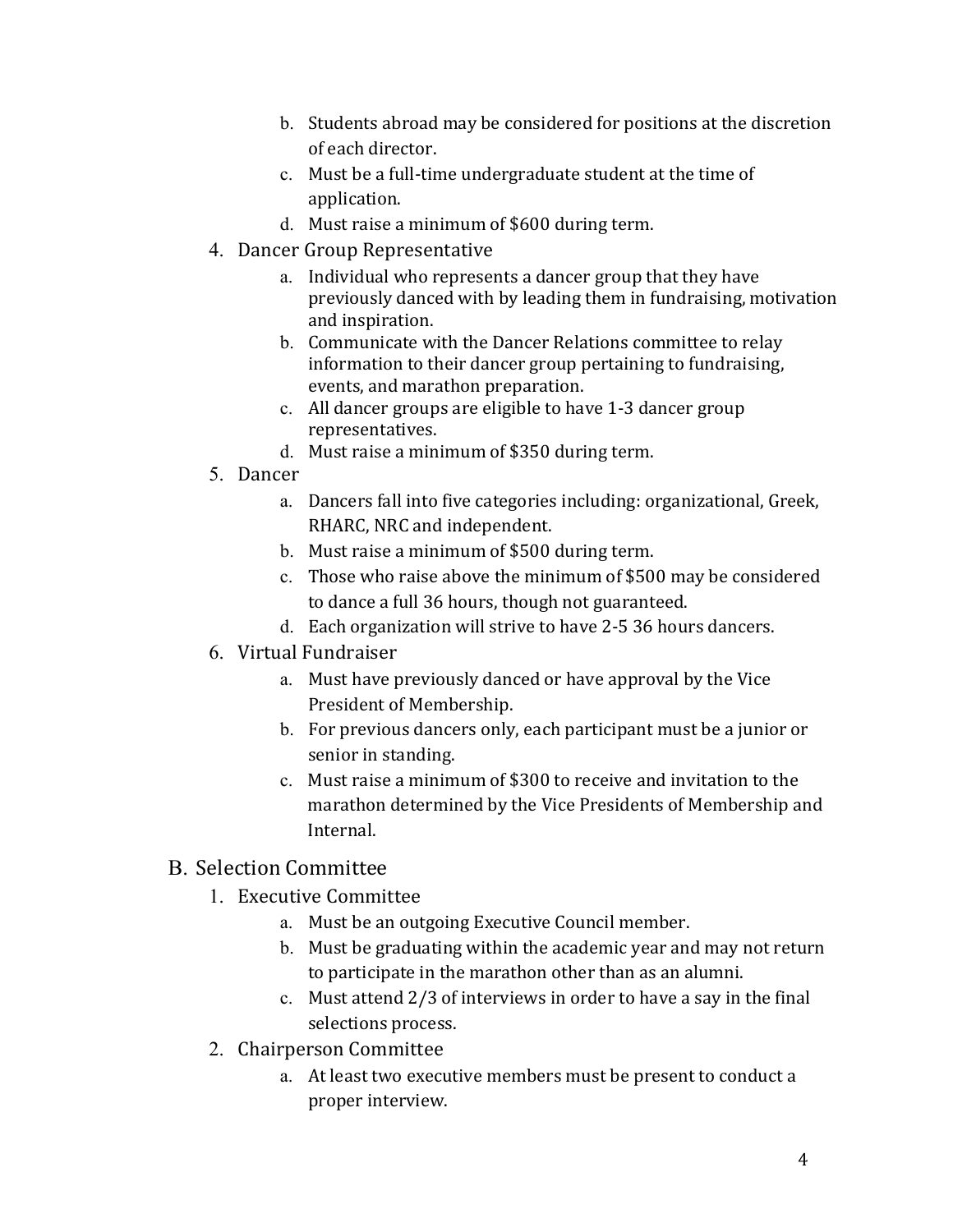- It is preferred that one male and one female sit in each interview.
- b. The preferred director must be present.
- c. It is preferred that interviews are conducted in focus groups and as many focus group members as possible should be present.
- 3. Committee Member Committee
	- a. At least one Executive Council member and one Chair from the preferred committee must be present to conduct a proper interview.
	- b. It is preferred that one male and one female sit in each interview.

#### C. Selection Process

- 1. Executive Process
	- a. Selections method and schedule is at the discretion of the selections committee.
	- b. A first round of selections without an interview will take place prior to the interview period and must be done by the selections committee at a unanimous vote.
	- c. Select, qualified candidate will be selected for interviews.
	- d. Applications must be made available to all applicants by the second Monday after the marathon.
	- e. Selections must be completed by the Sunday before dead week, with the letters delivered that evening.
- 2. Chairperson Process
	- a. Selections method is at the discretion of the selections committee.
	- b. Process will start at a set meeting that must include ALL executive council members.
	- c. Meeting must be on or before the Sunday following the final interview.
	- d. VP of respective focus must approve chair selections.
	- e. All emails must be delivered immediately after the final committee decisions.
	- f. Chair selections must be at least one week prior to committee member selections.
- 3. Committee Member Process
	- a. Process will start at a set meeting that must include ALL Executive Council members.
	- b. Meeting must be following the final interview.
	- c. Directors must start with all applications that preferred them "number one".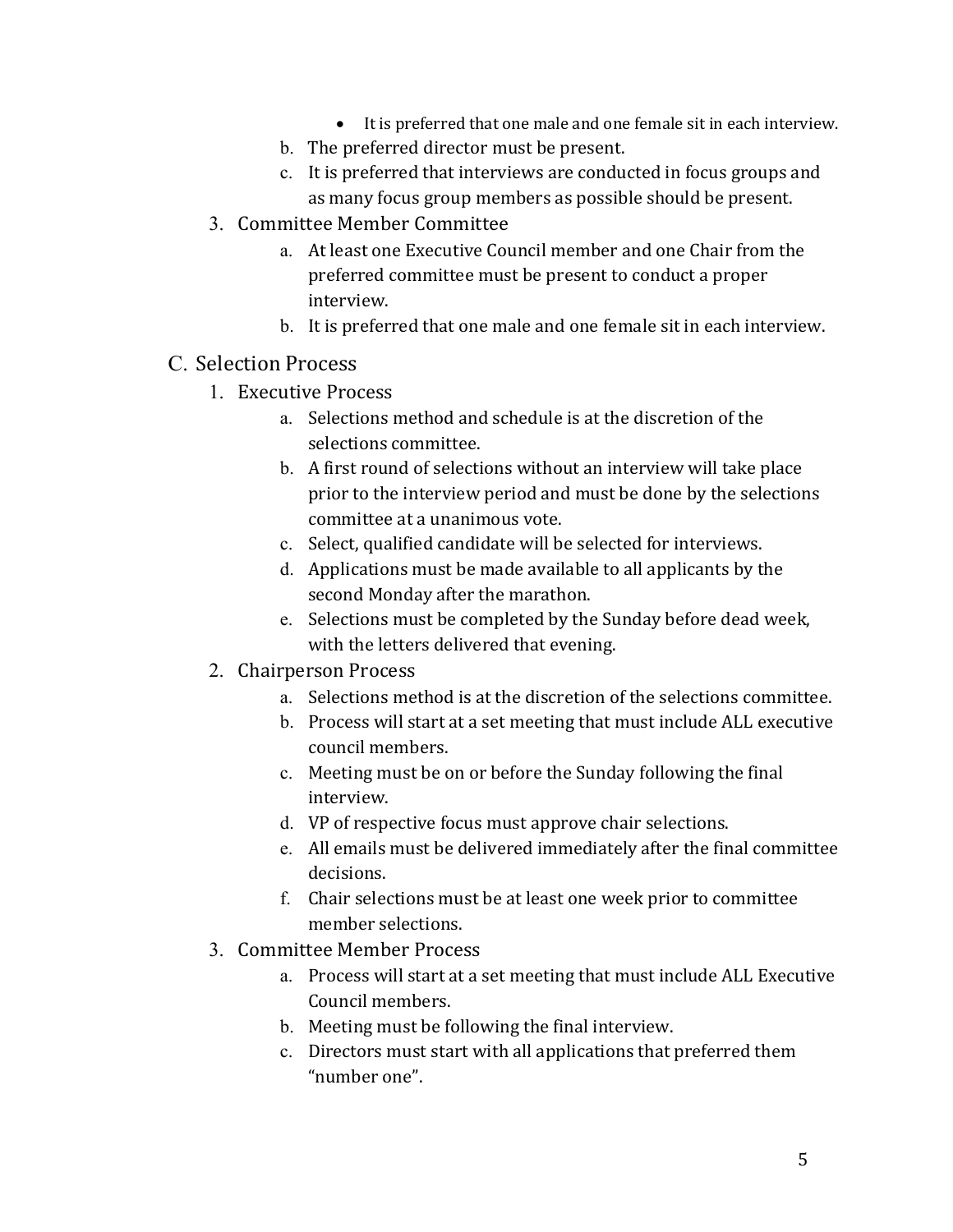- d. Once an applicant's top three directors have viewed the application, if they have still not been placed, all applications will be thrown into a general pool.
- e. It is to the Director's discretion, with advice from BOM, how many committee members they take onto their committee with a hard cap of 80 including students abroad.
- f. BOM must approve committee selections.
- g. All emails must be delivered immediately and simultaneously after the final decisions and prior to Executive Council ending selections.

# **V. Maintaining Good Standing**

#### A. Attendance

- 1. Executive Council
	- a. Executive members must attend ALL IUDM sponsored events deemed mandatory by BOM.
		- BOM must give two weeks notice for an event to be considered mandatory.
		- Members can only be excused on a case-by-case evaluation by BOM.
	- b. Two unexcused absences will yield a meeting, with the members of BOM, where executive membership will be evaluated.
- 2. Chairperson/Committee Member
	- a. Chairpersons and committee members must attend IUDM sponsored events deemed mandatory by either the Executive Council or individual Director.
	- b. An event must be announced two weeks in advance in order to deem it mandatory.
	- c. Absences will be excused or unexcused at the discretion of the individual director.
	- d. Two unexcused absences will result in a 1 on 1 meeting with committee director where Chairperson or committee membership will be evaluated.
- B. Membership Review Process
	- 1. Please refer to the Membership Review Process document in Amendment #1.
- C. Financial Obligations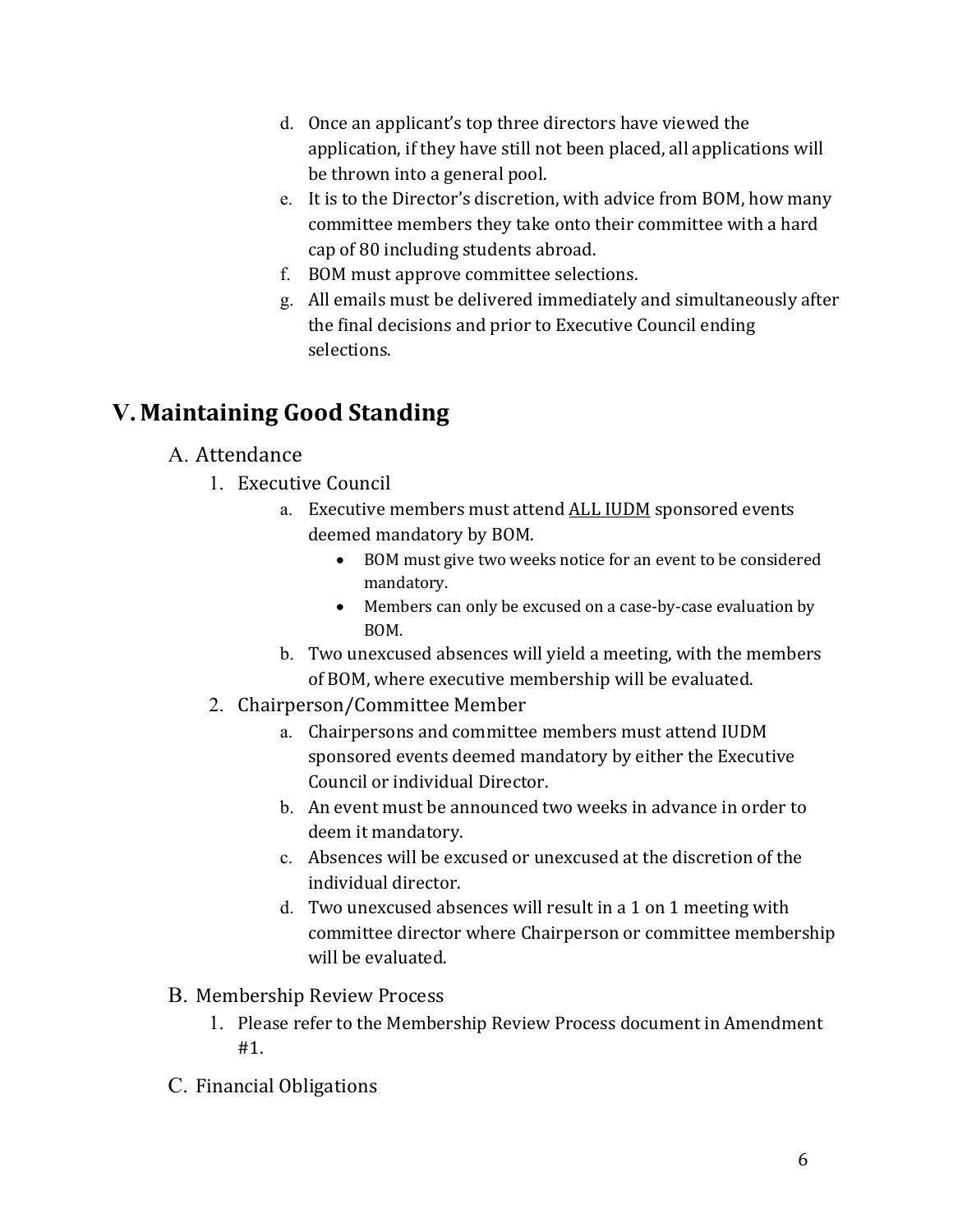- 1. Must put on applications an estimate of fees required throughout the IUDM term.
- 2. Any chairperson or committee member deemed not current with financial obligations would be subject to membership review with Director and VP.
- D. Miscellaneous
	- 1. Any other discrepancies should be handled at the committee level, then at the executive level on a case-by-case basis.

#### **VI. Executive Meetings**

- A. Weekly Meetings
	- 1. Must have weekly meetings.
	- 2. Topics discussed should be pertinent to all IUDM members.
	- 3. Time and location must be reported at least 24 hours in advance.
	- 4. There must be a two-thirds majority vote to change a meeting time or location.
	- 5. Two-thirds of Executive members must be present for a meeting to be official.

#### B. Special Meetings

- 1. The President, BOM, or two-thirds of the Directors may call special meetings.
- 2. Focus groups must hold weekly meetings outside of the weekly Executive Council meeting.
- 3. Each subcommittee chair must hold a breakout meeting once a month with his or her subcommittee.
- C. For extenuating circumstances refer to Robert's Rule of Orders.

#### **VII. Order of Business**

A. Meetings

- 1. Agenda is set at the discretion of the President with the help of BOM.
- 2. An opportunity must be given for directors to speak about any issue they feel is relevant.
- 3. The President holds the power to suspend anyone from the meeting at any time.
- B. Changes and Amending Responsibilities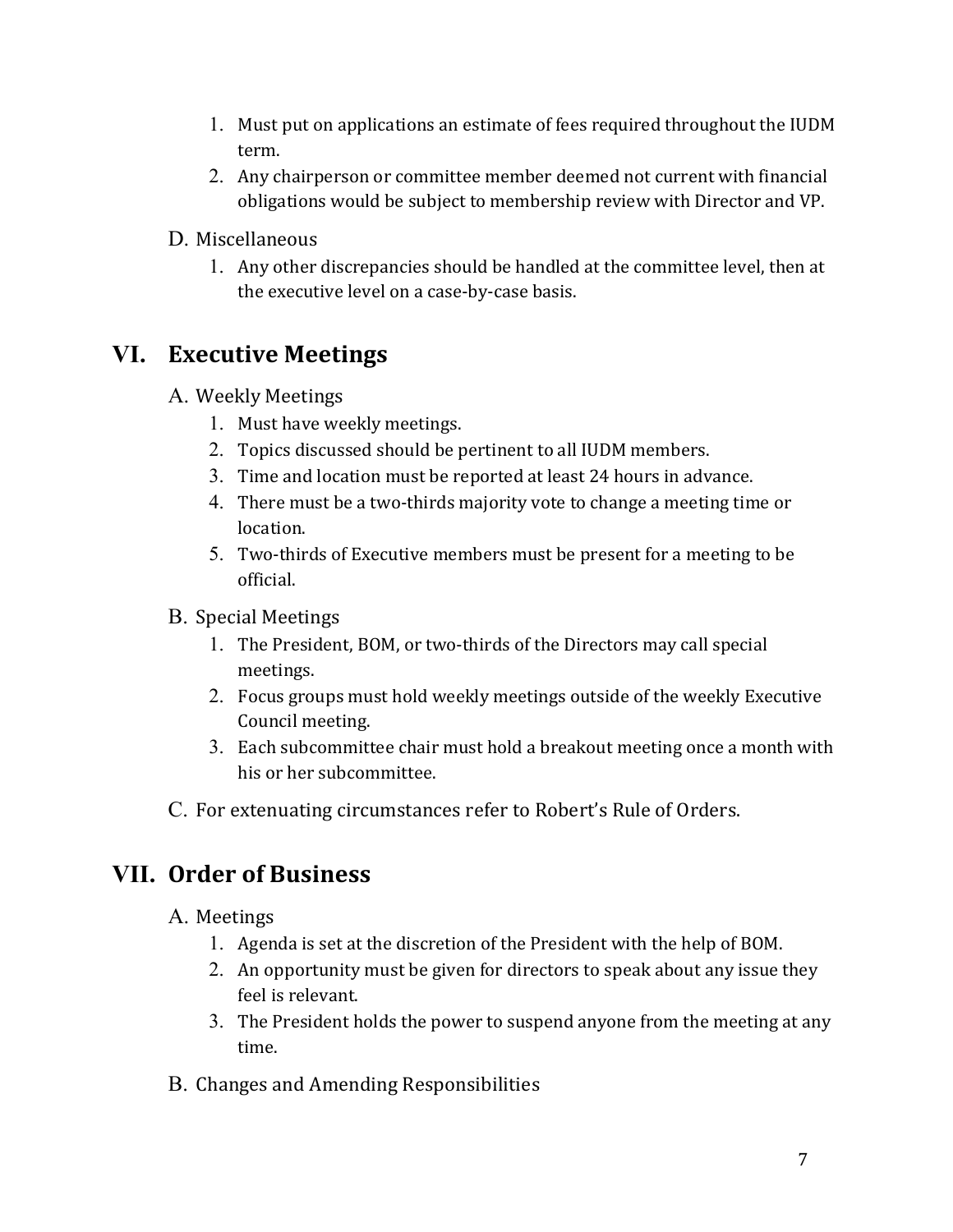- 1. This constitution must be reviewed and updated every year.
- 2. Changes to the structure of the Executive Council must be made before the new council is selected and will not affect the decision-making council.
- 3. Changes to Section VII part C must be reviewed and updated every year and voted on before selection of the new council.
- 4. All other changes must be discussed and decided on by the end of the council's first month in office.
- 5. The Alumni or advisor can suggest these amendments, but ultimately the Executive Council makes the final decision.
- 6. Changes must be discussed by the Executive Council and agreed on by a 2/3-majority vote.
- C. Impeachment of Elected/Appointed Persons
	- 1. Procedure
		- a. Members of BOM should discuss the situation with individual directors before making a final decision.
		- b. An executive member may only be removed from council by a 2/3 majority vote.
		- c. Vote can be done in private and kept confidential, or in meeting; this is to BOM's discretion.
	- 2. Replacing the President
		- a. Must be replaced by a BOM member.
		- b. BOM will decide on a candidate, then directors will ratify the decision with 2/3-majority approval.
	- 3. Replacing Vice President (dependent on time of year)
		- a. A Director must replace a Vice President.
		- b. If a new Vice President is not installed, then responsibilities will be shared between existing BOM members.
		- c. ALL executive members will decide on a candidate and ratify with a 2/3 majority vote.
	- 4. Replacing Directors (dependent on time of year)
		- a. A student who interviewed that year must replace director.
		- b. If a new Director is not installed then VP assumes responsibilities of former Director, including control of committee and their meetings.
		- c. ALL executive council members will decide on a candidate and ratify with 2/3-majority vote.
	- 5. Membership Review Process
		- a. VP of Membership is responsible for membership review cases in coordination with BOM
		- b. Any director can bring the case to BOM, there must be a unanimous vote to review membership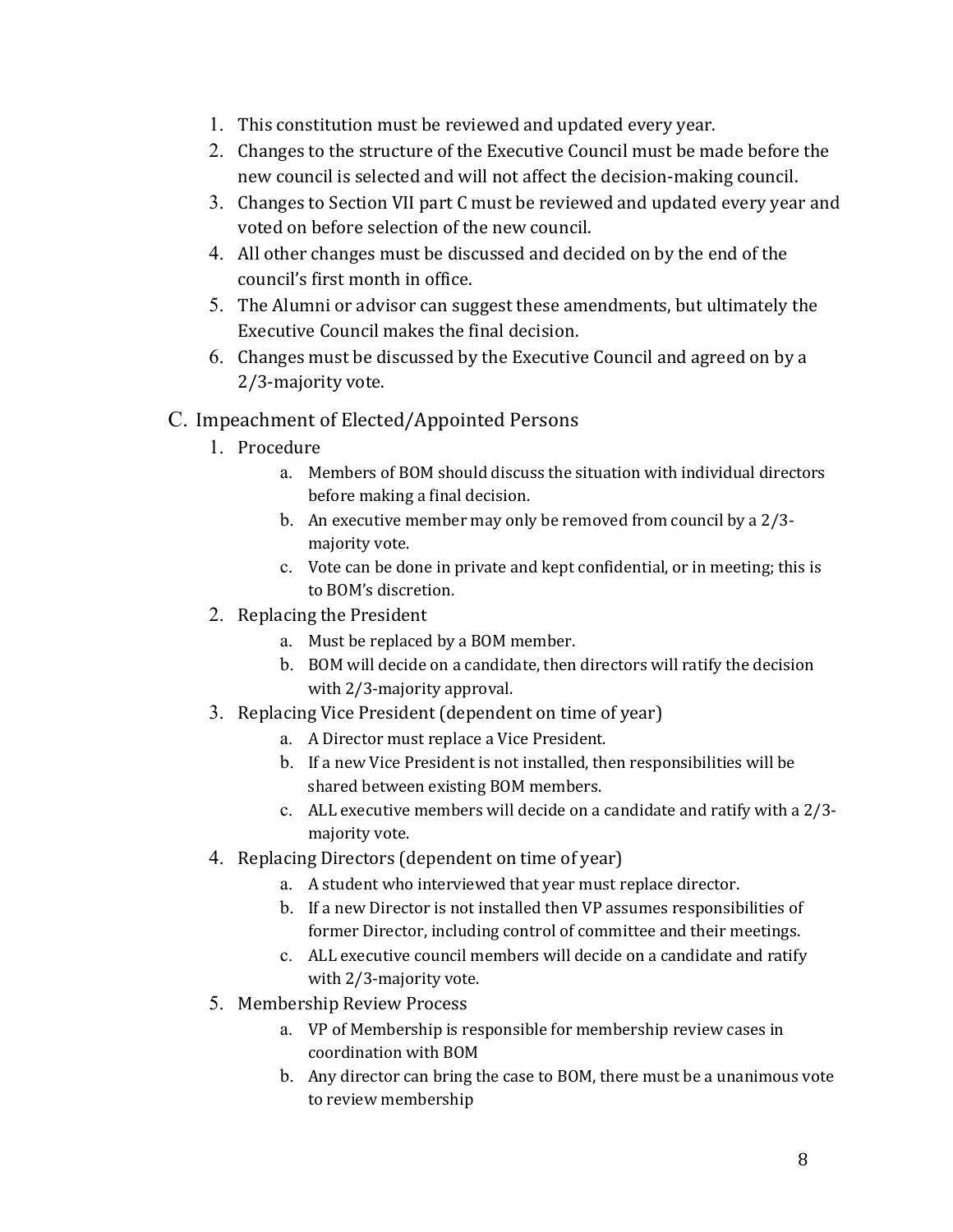- c. Options include: No action, probation, expulsion
	- BOM may create another course of action as necessary.
- D. Riley Coordinator
	- 1. Provide advice and support to the Executive Council, help organize Riley tours, and serve as the point of contact for both Riley Children's Foundation and Riley Hospital for Children.
	- 2. Work directly with the Director of Marathon Relations to help communicate with all high schools.
	- 3. Advise the Vice President of Finance on final cumulative donation amount.
- E. University Advisor
	- 1. The role of the advisor is to support, assist and provide guidance to the Executive Council.
- F. Alumni Board
	- 1. Support current DM Council through retreats, operating expenses, and in-kind gifts
	- 2. Maintain and build relationships/friendships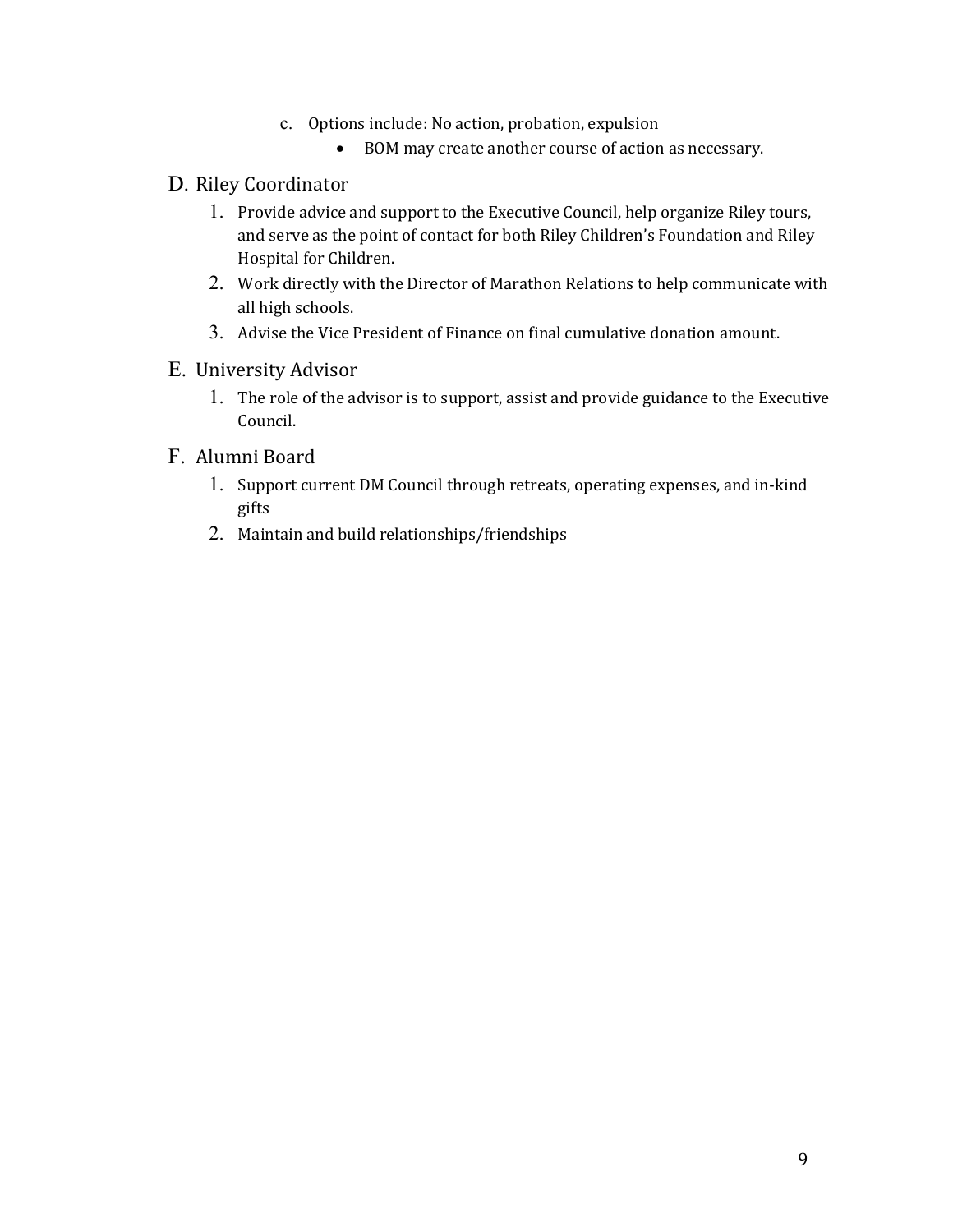# Constitutional Appendix

| A. Appendix #1: Organizational Structure Guide11 |  |
|--------------------------------------------------|--|
|                                                  |  |
|                                                  |  |
|                                                  |  |
|                                                  |  |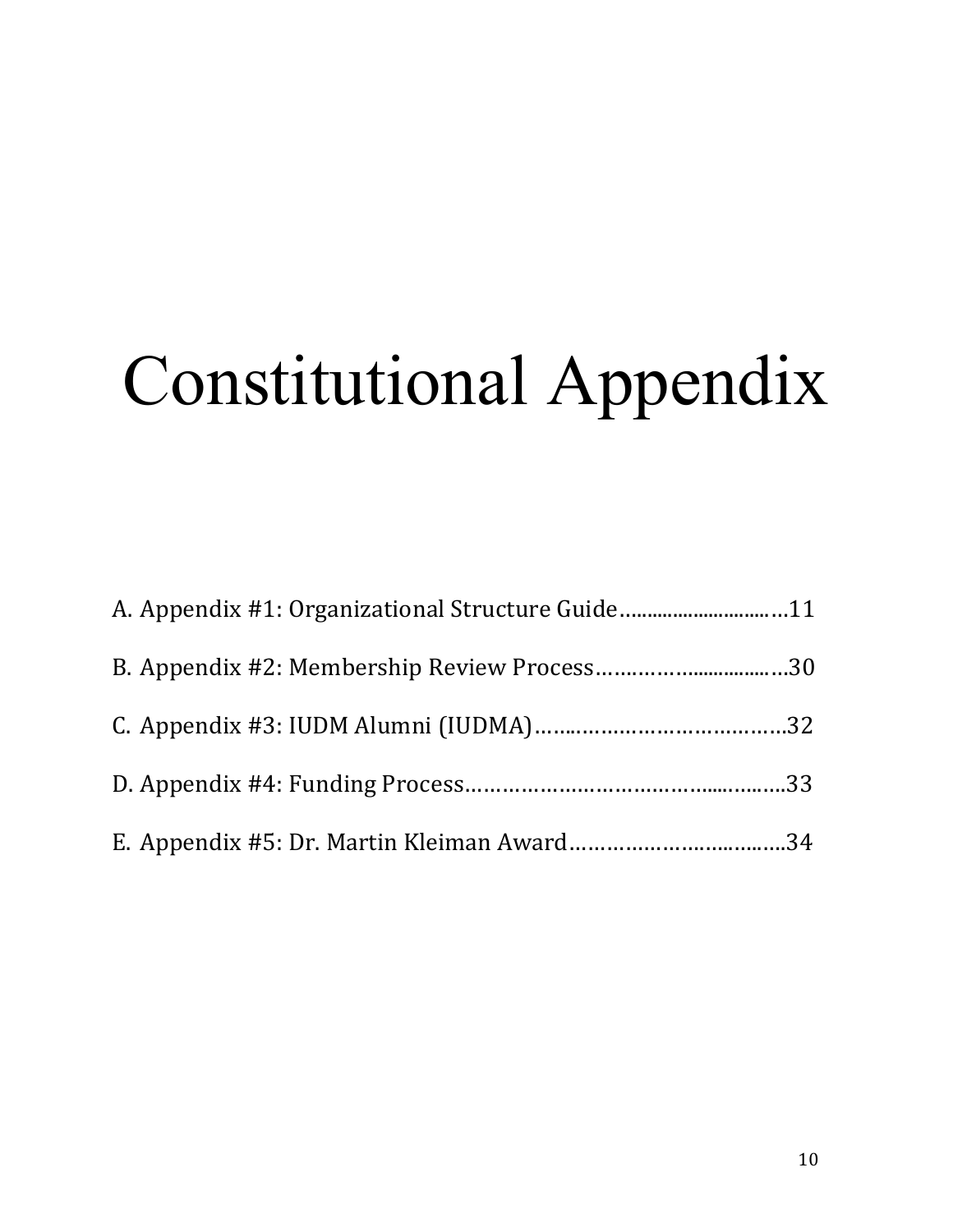# Organizational Structure Guide

# Table of Contents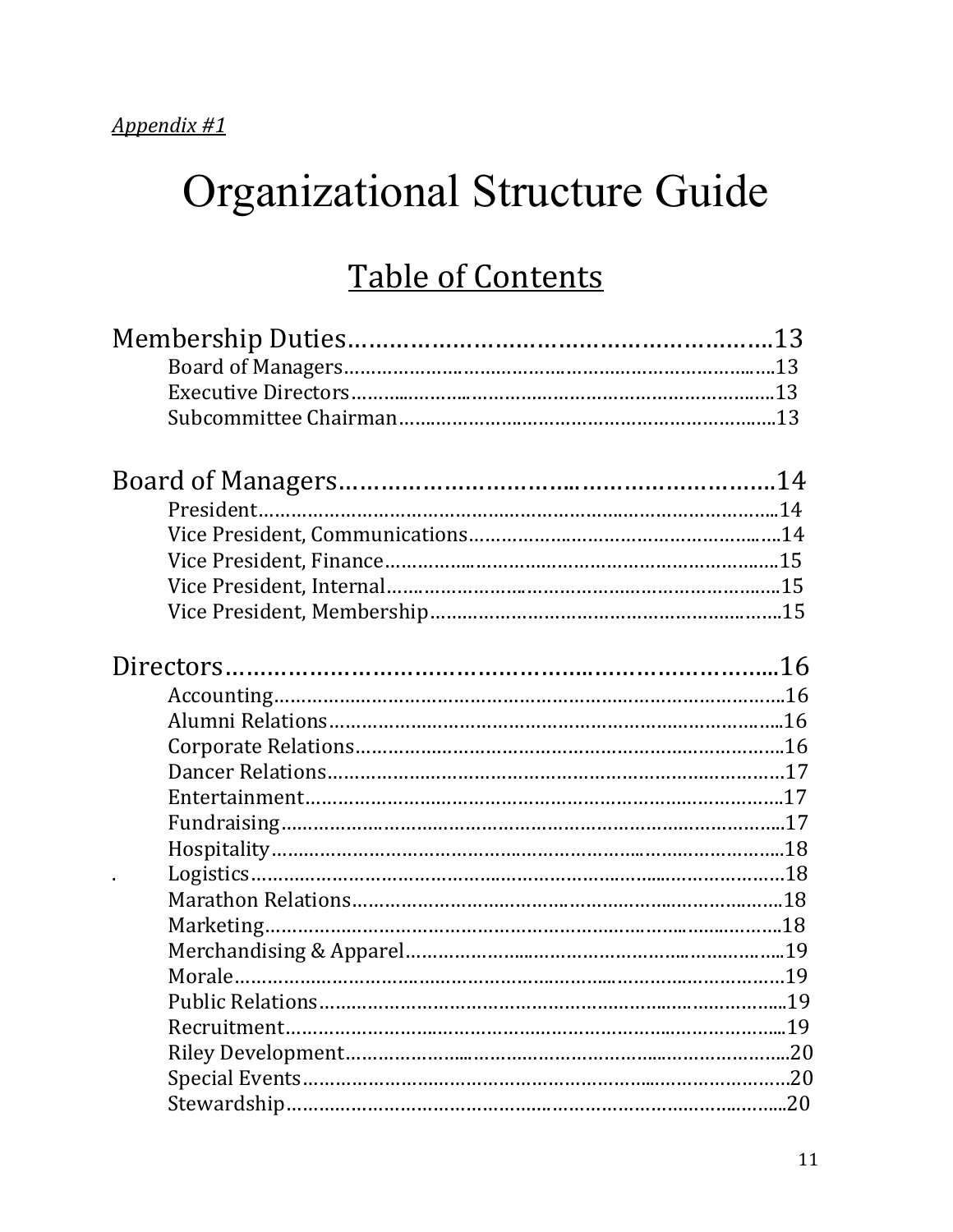| -20 |
|-----|
|     |
|     |
|     |
|     |
|     |
|     |
|     |
|     |
|     |
|     |
|     |
|     |
|     |
|     |
|     |
|     |
|     |
|     |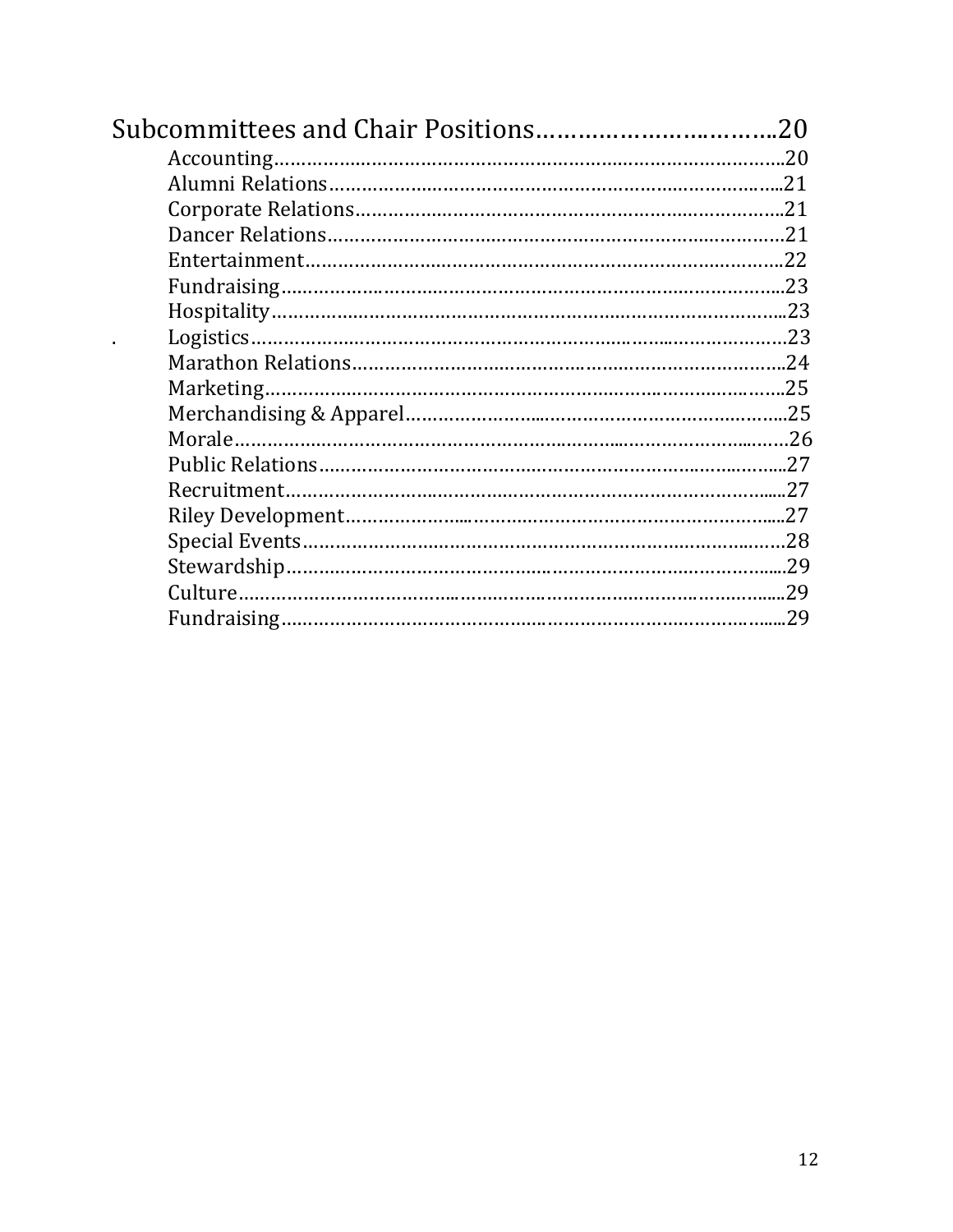### **Organizational Structure Guide**

This document serves as a guide to the organizational flow of the organization breaking down each membership type from top down into their most basic needs and duties. Additionally, this guide should be referred to when making decisions about said committee. Each manager or director reserves the right to suggest changes to their said position description and breakdown.

Every change made to a position within this document relating to a Director must be agreed upon by both the director and their corresponding manager (i.e. Marketing Director/Vice President, Communications). Similarly, each change to a manager position should be made as a collective unit with all other managers.

## **I. Membership Duties**

#### A. Board of Managers

- 1. Hold weekly meetings with all five members
- 2. Oversee the strategic vision of short term and long term goals of the organization
- 3. Each VP must coordinate a weekly meeting with the members of their focus, either individually or collectively
- B. Executive Directors
	- 1. Each director is responsible for overseeing and delegating tasks to their respective chairs and committee members
	- 2. Each director must hold a weekly committee meeting unless otherwise stated by the board of managers
	- 3. At the beginning of each semester, schedule three or more "break outs"
	- 4. "Break out" event/meeting
		- a. Must be supplemental to weekly full committee meetings to be planned and led by the chairperson
- C. Subcommittee Chairperson
	- 1. Must plan and lead 3 or more subcommittee break out meetings
	- 2. Work with director to schedule break outs
	- 3. Fundraising Chairperson
	- 4. Works with the director and does not lead an independent subcommittee
	- 5. Organize the committee's fundraising efforts, such as canning and IUDM-wide events
	- 6. Track and distribute committee member totals in meaningful ways
	- 7. Brainstorm creative ways for individuals and groups to raise more money for the kids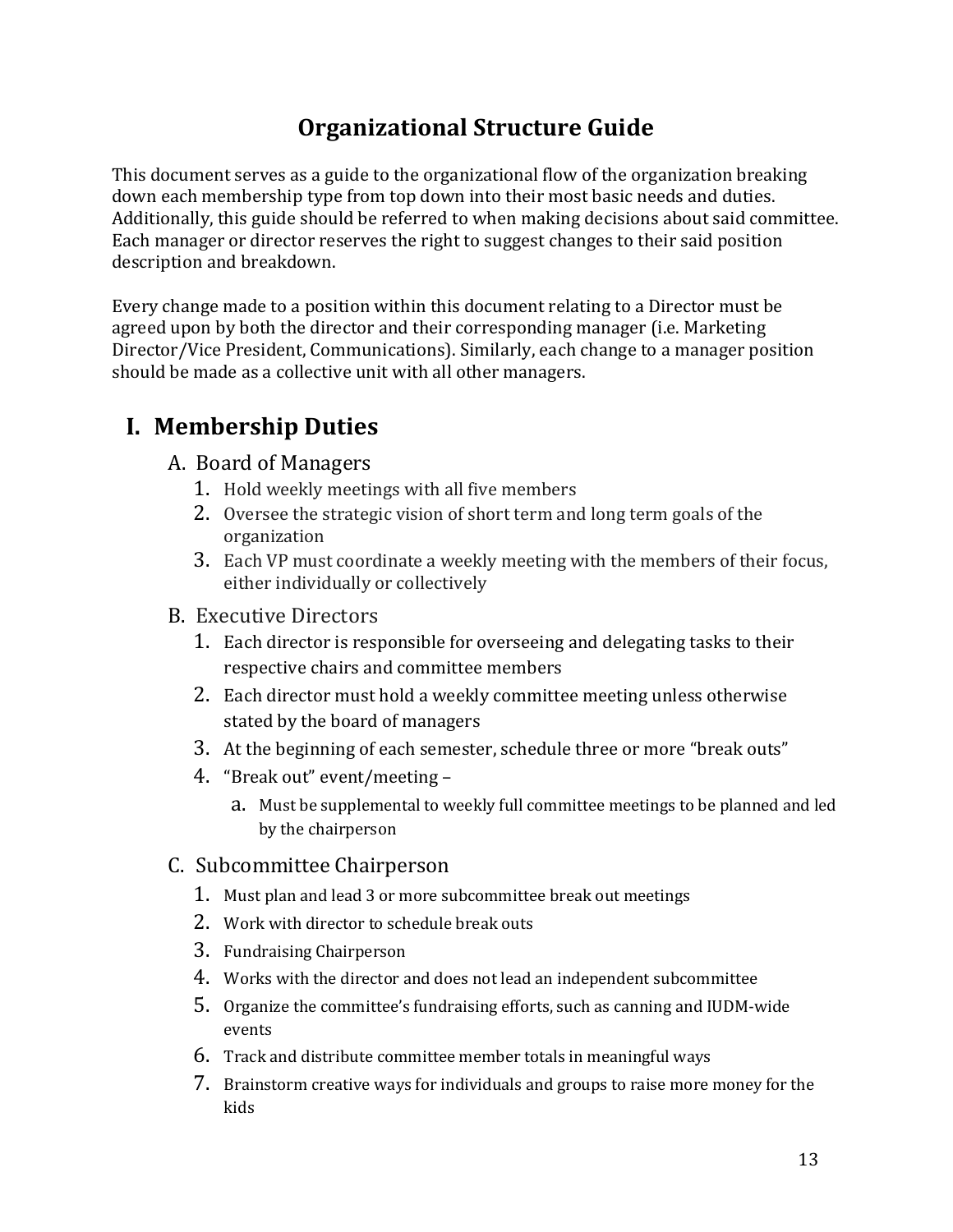8. Ensure committee members properly stewards and thanks each individual donor

## **II. Board of Managers (BOM)**

- A. President
	- 1. Oversee entire IUDM Council; run weekly meetings; weekly meetings with IUDM Advisor; work as a liaison between Indiana University officials and IUDM Council.
	- 2. Get IUDM involved in various other activities to increase organization awareness
	- 3. Communicate specifically with on-campus organizations and pass on information to Dean's Advisory Board Meetings
	- 4. Stay in constant communication with Ryan White Infectious Disease Center doctors and other hospital staff unrelated to Riley Development
	- 5. Work with other VPs to relay relevant information to their directors
	- 6. Works with VP Membership to set up and utilize Participant and Official IUDM Email list servers
- B. Vice President, Communication
	- 1. Oversee Directors of Public Relations, Marketing, Hospital Relations, and Special Events
	- 2. Work with Vice President, Finance to ensure that IUDM events are cost conscious and run efficiently
	- 3. Coordinate event dates to get the maximum out of all IUDM events
	- 4. Organize the Event Coordination Spring and Fall Focus Fundraisers
	- 5. Work with Indiana Blood Center to organize blood drives (minimum of one per semester) prior to marathon
	- 6. Handle all communication of various small projects, to be pushed through culture and/or fundraising chairs
	- 7. Work with Indiana Bone Marrow Center (under Indiana Blood Center) to put on annual bone marrow drive at the marathon
	- 8. Handles the process of selecting and awarding the recipient of the Dr. Martin Kleiman Award each year at the annual Gala event in conjunction with representatives from both the Hospital and the Kleiman family (see Appendix 4 for more information regarding the process).
- C. Vice President, Finance
	- 1. Oversee Directors of Accounting, Corporate Relations, Fundraising, and Merchandising and Apparel
	- 2. Oversee all IUDM expenses, pay invoices, maintain up-to-date books, and create the current year's prospective budget.
	- 3. Work closely with IUDM Advisor to validate expenses.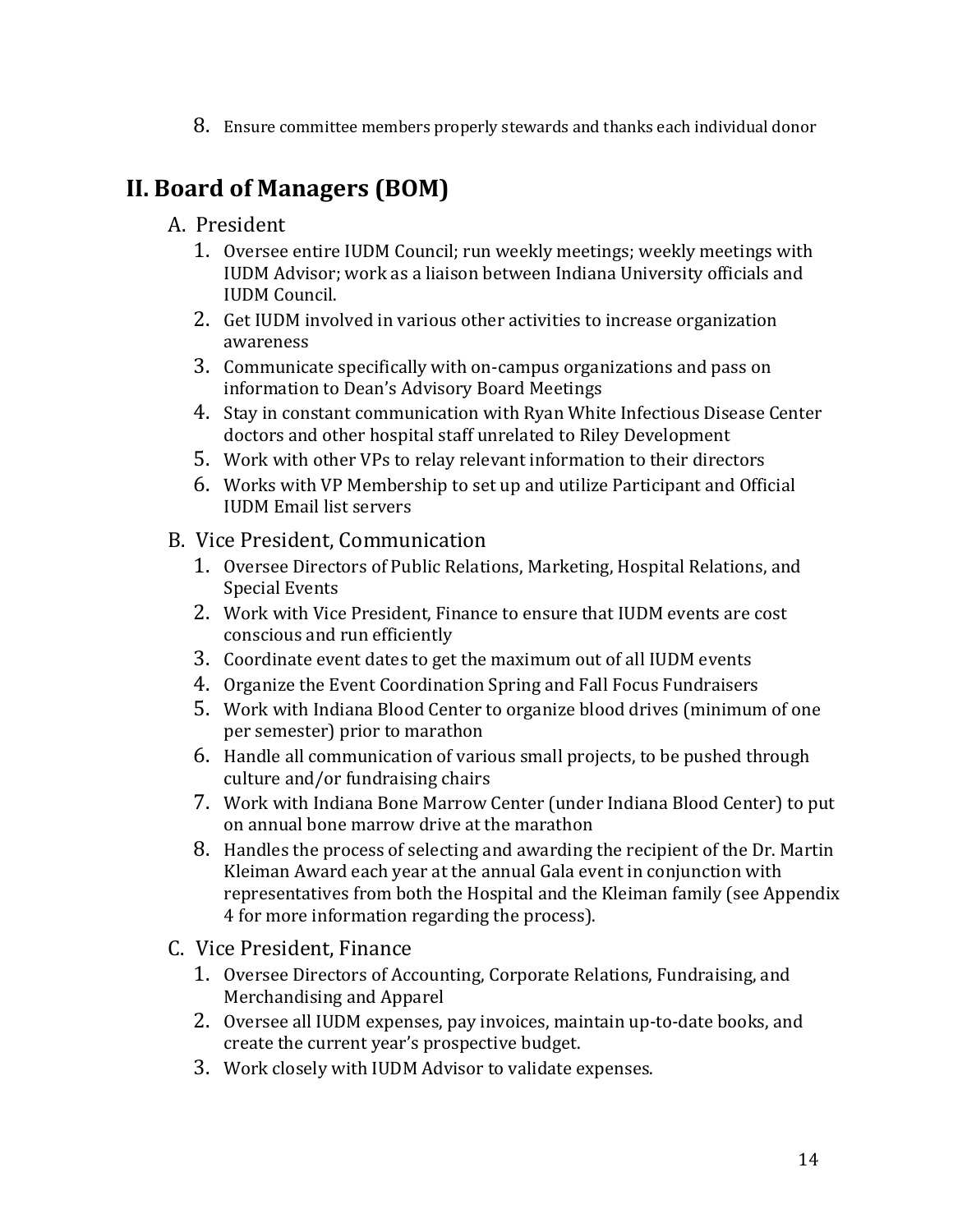- 4. Directly handle any communication that relates to the release of tax information.
- 5. Maintain accurate financial statements throughout year and prepare annual reports prior to year's end.
- 6. Work closely with Riley Children's Foundation Coordinator to handle all corporate matching communication.
- 7. There is to never be a fake-out for the final total.
- D. Vice President, Internal
	- 1. Oversee Directors of Hospitality, Morale, Entertainment, Logistics, and Riley Development.
	- 2. Construct and manage IUDM event timeline, run timeline meetings (weekly during school term starting the last week of Spring Semester), make sure all committees know their marathon responsibilities.
	- 3. Organize the Internal Spring and Fall Focus Fundraisers.
	- 4. Plan, facilitate, and coordinate the 5K in accordance with Logistics.
	- 5. Plan, facilitate, and coordinate Rockin' 4 Riley in accordance with Logistics.
	- 6. Create VIP list for the marathon.
	- 7. Upon date selection, secure back-up location for the marathon in case the original venue cannot be used.
	- 8. Communicate with Bloomington Hospital for marathon requirements.
	- 9. Communicate directly with all directors to ensure understanding of floor space, timeline, etc.
- E. Vice President, Membership
	- 1. Oversee Directors of Alumni Relations, Dancer Relations, Marathon Relations, Recruitment, and Stewardship
	- 2. Work with Riley to maintain the fundraising website
	- 3. Work with faculty to build and maintain relationships
	- 4. Works with the President to set up and utilize Participant and Official IUDM Email list servers
	- 5. Maintain the organization website, iudm.org
	- 6. Organize the Fall Recruitment push
	- 7. Determine and assign 36 Hour Dancers for the marathon
	- 8. Facilitate the distribution and creation of awards for dancers and dancer groups at the end of the marathon
	- 9. Work with University Relations subcommittee on Marathon Relations to update and maintain the "How we do DM" packet

#### III. **Directors**

- A. Accounting
	- 1. Oversee In-Hand/Counting, Financial Analysis, Riley Development, Culture, and Fundraising chairs.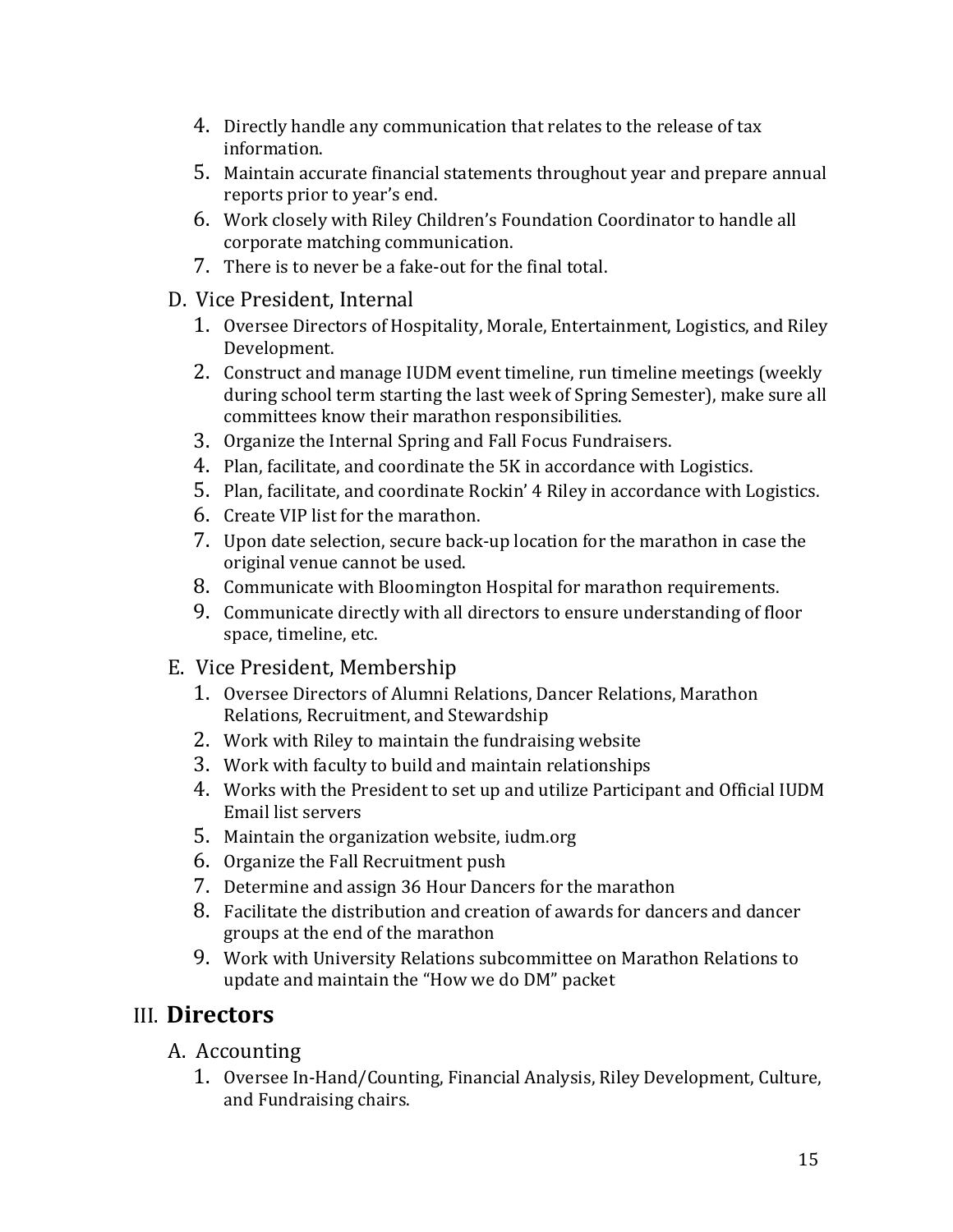- 2. Maintain donation and fundraising database for offline donations.
- 3. Count all money that is brought through the IUDM office.
- 4. Record all checks under \$250.
- 5. Work with VP Finance to deposit money in IUDM safe and upload money counted by accounting committee.
- 6. Conduct detailed analysis of fundraising with respect to donations, events, and time periods throughout the year to maximize success of fundraising efforts across the organization.
- 7. Foster a family culture that is visible to those on the outside looking in that both helps challenge and build those up on the committee to be better leaders, IUDM advocates, and overal individuals.
- B. Alumni Relations
	- 1. Collaborate with Alumni Board bi-weekly
	- 2. Create in and out-of-state IUDM alumni events
	- 3. In conjunction with Alumni Board, reach out to IU alumni chapters
	- 4. Work closely with IUAA, further utilizing their resources to keep alumni aware of current affairs
	- 5. Solidify future IUDM alumni involvement from graduating members gather contact information
		- a. Alumni include any post-marathon Executive Council member, Chairperson, Committee Member, or Dancer
		- b. Create alumni gatherings surrounding IUDM events, including golf outing, gala, and the marathon
		- c. Plan, inform alumni, and put on Torch Ride
		- d. Carry out and continue utilizing Alumni Ambassador program to strengthen alumni involvement outside of Alumni Board
		- e. Write, edit, and send monthly alumni newsletter independently from the Foundation
- C. Corporate Relations
	- 1. Update sponsorship levels/benefits and create Corporate Solicitations Packet, Corporate Partnership Form, Contact Form
	- 2. Coordinate with IUDM Alumni Board to solicit sponsors for special events (spring) and the marathon (fall)
	- 3. Seek out sponsorship contacts within the IU & IUDM community committee members, alumni, previous sponsors, and university funding
	- 4. Assist other committees within DM when securing in-kind donations for auction items, golf outing, dancer incentives, operations etc.
	- 5. Ensure that all sponsors receive appropriate benefits
	- 6. Maintain relationships with sponsors from previous years
	- 7. Organize stewardship or recruitment event
- D. Dancer Relations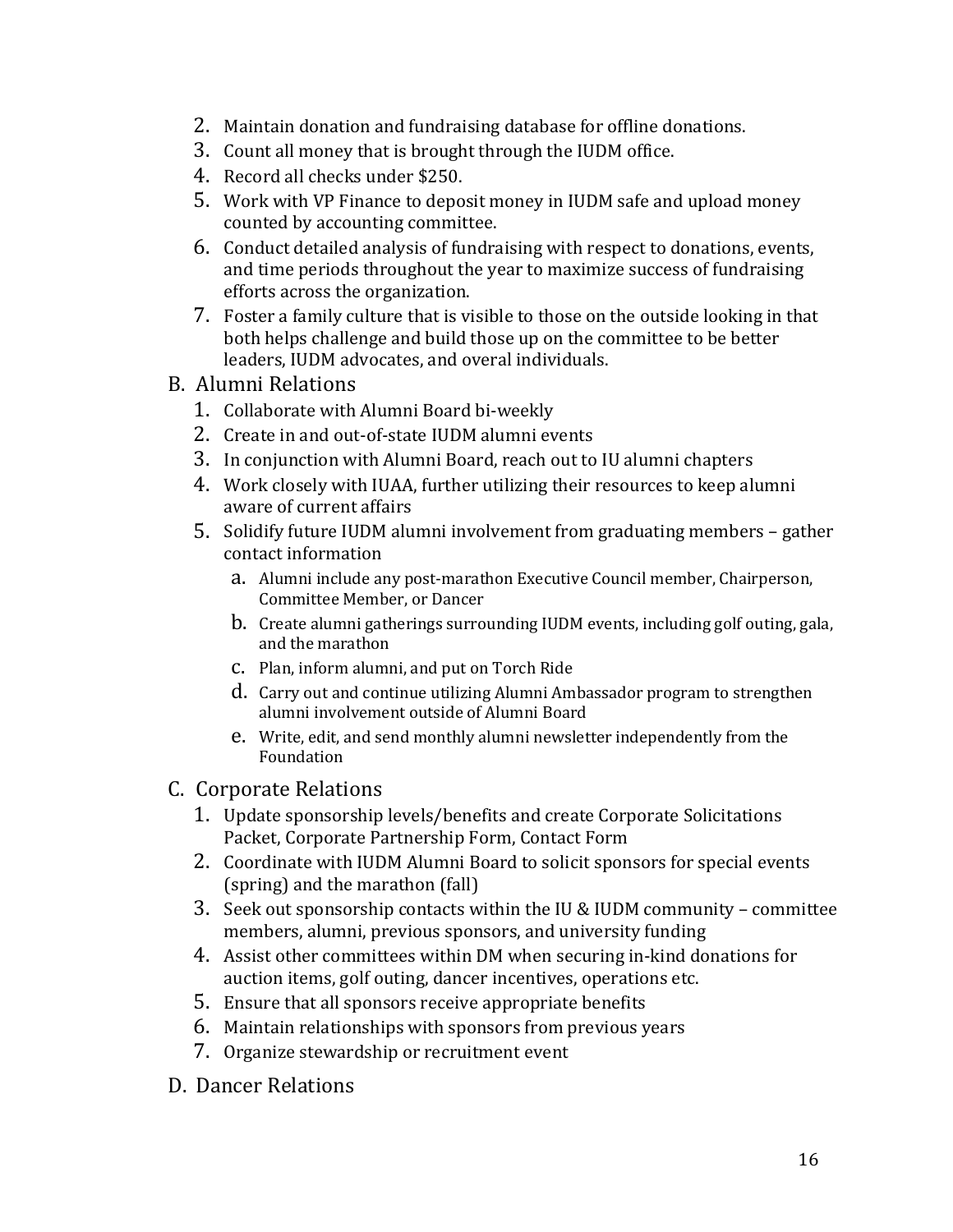- 1. Greek and Independent Relations work hand in hand with Dancer Group Representatives and Team Captains
- 2. Responsible for relaying all IUDM information to Dancer Group Representatives, Team Captains and each dancer group
- 3. Organize Dancer registration and physical check-in at the Marathon
- 4. Promote Color Wars leading up to the Marathon
- 5. Create Dancer Education packet to be distributed during the summer and fall semesters
- 6. Monitor dancer fundraising average in conjugation with the Vice President of Finance and write weekly email to dancers regarding IUDM highlights of the week in the fall semester
- 7. Recruit and assign a committee member or chairperson who demonstrates an above average level of passion and commitment to function a point of contact for each of their respective organizations
- 8. Hold campus-wide dancer informational and educational meetings
- 9. Collaborate with executive dancers to ensure dancer groups are as informed as possible
- E. Entertainment
	- 1. Solicit bands and alternative acts (dance teams, Rave DJ, a cappella groups, etc.) for the entire 36-hour marathon
	- 2. Provide bands for any IUDM event, i.e. Rockin' for Riley and Gala
	- 3. Promote bands that will be playing at the marathon
	- 4. Create and run floor games that are at the marathon
	- 5. Create and perform skits at the marathon
	- 6. Organize IUDM Idol leading up to the marathon and run it at the marathon
	- 7. Organize a 3 v 3 Basketball tournaments for each shift
	- 8. Create Clips or Skits for every theme hour
	- 9. Events subcommittee organizes all committee events, spreads awareness about DM-wide events, and oversees communication and gifts with the committee's Riley Kid.
- F. Fundraising
	- 1. Organize entire organization off-campus, fundraising opportunities
	- 2. Provide Dancer Relations with fundraising opportunities for dancers
	- 3. Organize Fall and Spring Road Rules, as well as all Organization-wide Canning Extravaganzas,
	- 4. Canning on campus and in classrooms.
	- 5. Coordinate the dancer care packages to be given to dancers at the marathon
	- 6. Organize all summer fundraising opportunities for DM participants
	- 7. Educate DM participants on fundraising best practices
	- 8. Organize community fundraising events with Bloomington businesses
	- 9. Coordinate communication between all Fundraising chairs in organization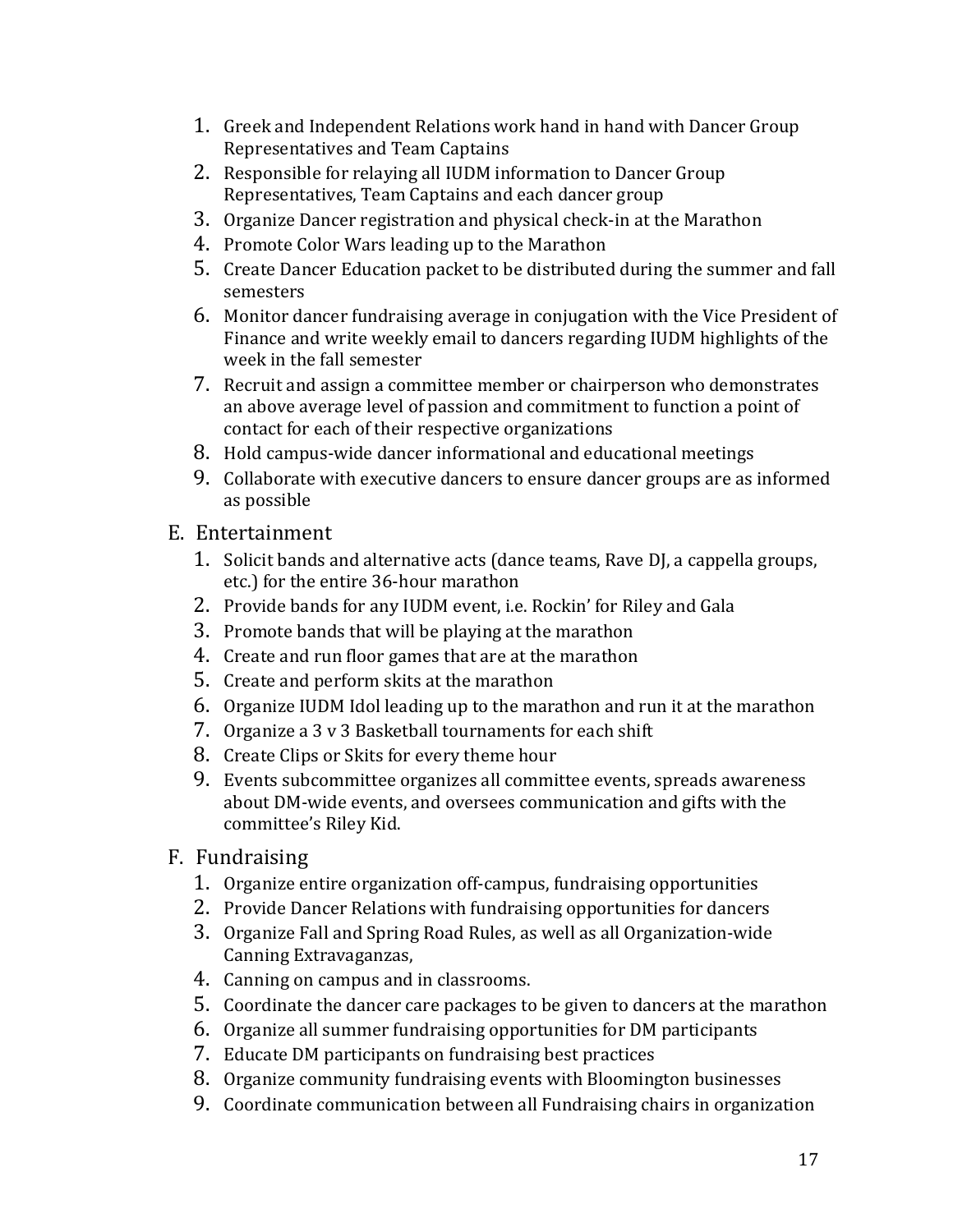#### G. Hospitality

- 1. Solicit all food for the marathon for all participating dancers
- 2. Ensure that all food donors receive proper sponsorship benefits, including but not limited to opportunity to put items in Dancer Bags, logo on display at marathon, logo on website, opportunity to sponsor full or partial rotations, etc.
- 3. Provide food (with at least one week advanced notice) at any other IUDM sponsored events requiring catering needs i.e. Golf Outing, Kirkwood's Rockin' 4 Riley, Long Drive Contest, FT5K, etc.
- 4. Organize percent nights at various restaurants throughout Bloomington for the first committee Meet and Greet Night
- 5. Provide Stewardship Event for chairs and their parents at Riley Hospital
- 6. Approve all Percentage Nights proposed by any IUDM participant
- H. Logistics
	- 1. Organize layout, setup, and teardown of the marathon
	- 2. Coordinate security efforts at the marathon
	- 3. Work with Physical Plant, Building Services, Tennis Center administrators, and IUPD for marathon
	- 4. Plan, facilitate, and coordinate Rockin' 4 Riley in accordance with VP Internal
	- 5. Reserve all rooms for IUDM events with at least one week's notice
	- 6. Plan, facilitate, and coordinate the 5K in accordance with VP Internal
	- 7. Plan, facilitate, and coordinate committee-focused events
- I. Marathon Relations
	- 1. Maintain communication with our high school and collegiate dance marathons to help plan and put on their marathon
	- 2. Strengthen ties with specified committee Riley family
	- 3. Build relationships with IUDM's new high school dance marathons
	- 4. Recruit high schoolers to participate in dance marathon at the collegiate level
	- 5. Maintain relationships with other College Dance Marathons and CMN
	- 6. Work closely with Director of Morale to obtain high school marathon line dance
	- 7. Work with Merchandising and Apparel for apparel to sell at HSM's
	- 8. Responsible for supporting and attending IUDM's high school dance marathons

#### J. Marketing

- 1. Develop and maintain the Integrated Marketing Communication Plan.
- 2. Handle use of all organizational social media accounts.
- 3. Design and produce all media content, including but not limited to photos, videos and graphics.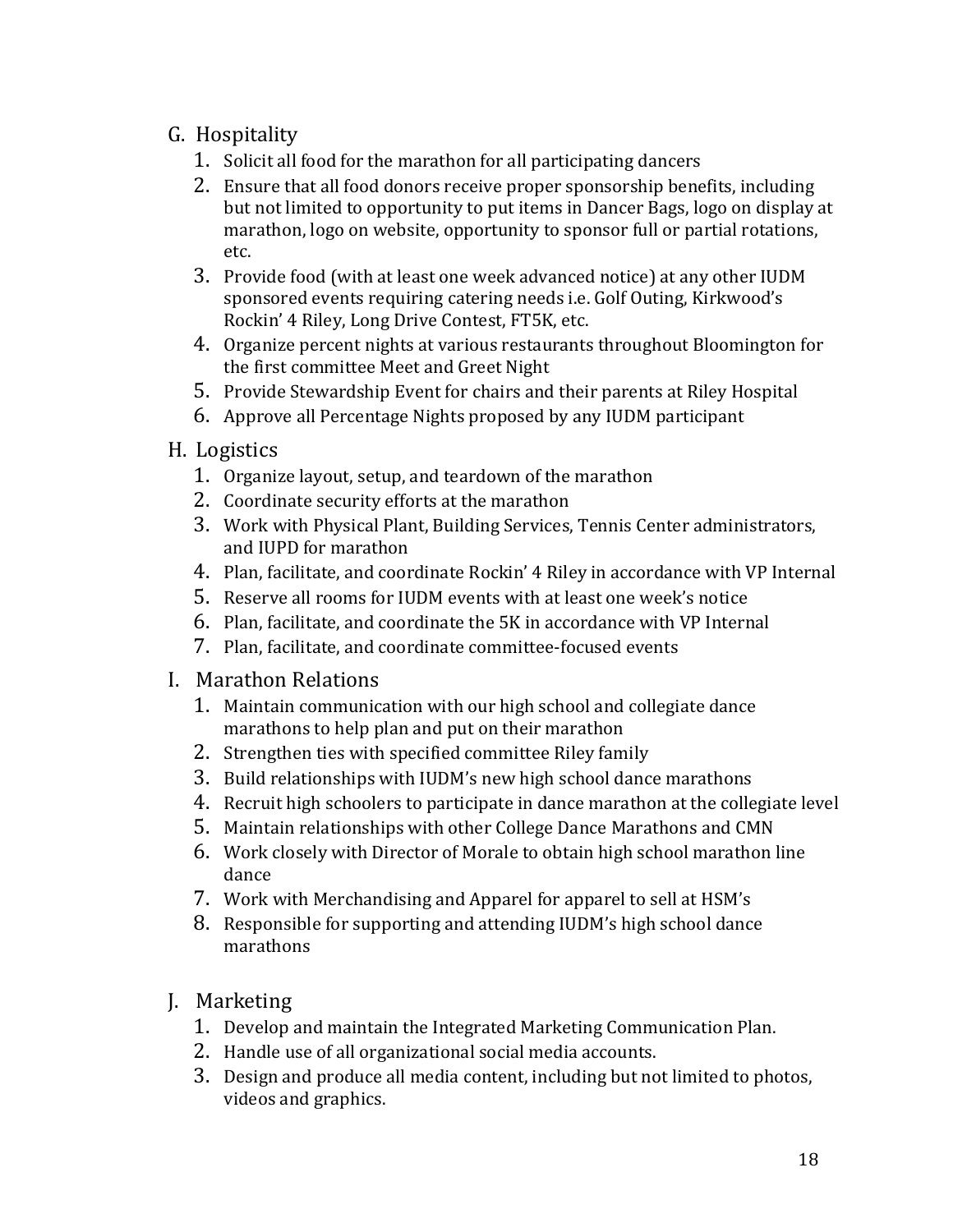#### K. Merchandising & Apparel

- 1. Design and order all apparel and merchandise being sold on behalf of IUDM
- 2. Oversee inventory and track sales
- 3. Plan and execute Runway Riley, the apparel spring and fall sale and any other apparel sales at any IUDM event.

#### L. Morale

- 1. Create IUDM line dance
- 2. Develop games and other forms of entertainment for dancers at marathon
- 3. Complete control of Color Wars competitions, points, events, and publicity among dancers before and at the marathon.
- 4. Assist in the planning and implementation of all internal event activities at marathon

#### M. Public Relations

- 1. Produce IUDM press plan, press kits, and press releases for all major IUDM events
- 2. Work with ALL state-wide and national media outlets: TV, Radio and newspaper
- 3. Work with the IDS to publicize events and other note worthy causes
- 4. Work with IU Athletics Department and other student organizations to create PR events and IUDM awareness
- 5. Oversee Faculty Advisory Board and maintain constant communication with IU faculty, staff, and deans to garner increased university support
- 6. Work with Riley PR and local officials organize and staff community outreach events throughout the year

#### N. Recruitment

- 1. Recruit dancers from all organizations and independent students through call-outs, advertisements, and networking.
- 2. Recruit Residence Hall Associate Recruitment Council (RHARC), through Residential Hall Association (RHA) and their corresponding living facilities
- 3. Recruit independent dancers through neighborhoods and NRC
- 4. Maintain and work with President/faculty advisor to build relationships & partnerships with the organizations on Dean Advisory Board and RHA

#### O. Riley Development

- 1. Oversee Riley Relations, Family Relations, Riley Area and Events chairs
- 2. Work with Riley Hospital to plan events
- 3. Establish and maintain relationships with Riley families
- 4. Plan and organize events for committee members and Riley families
- 5. Accommodate Riley families within our means and plan events for Riley kids during Dance Marathon weekend
- 6. Organize all family speaking times with ample notice before the marathon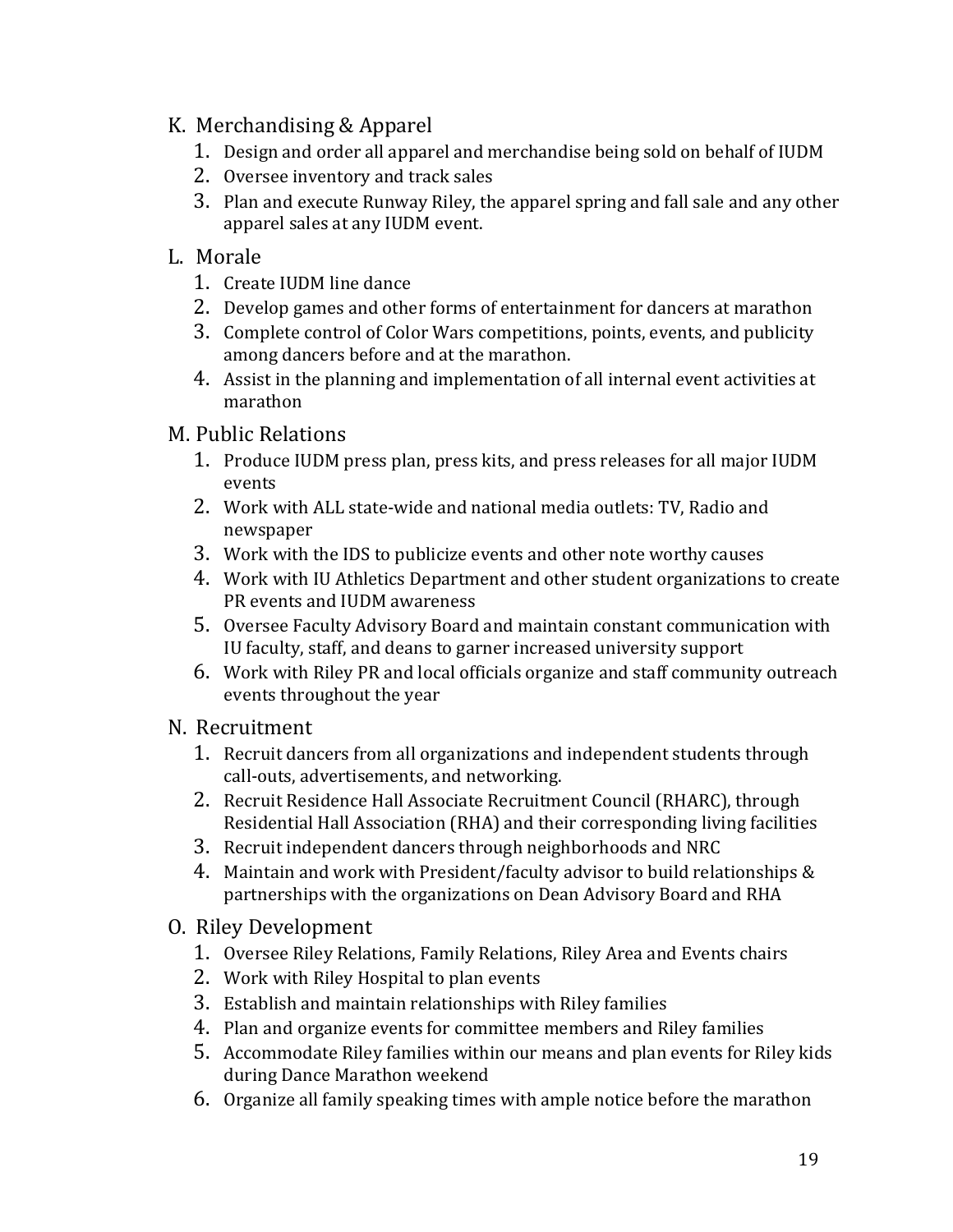- 7. Organize and finalize Riley Kid Talent Show prior to the event
- P. Special Events
	- 1. Plan and execute the Gala every fall, which includes both an auction and a speaker
	- 2. Plan and execute two Golf Outings, one in each Indianapolis and Chicago during the summer season
	- 3. Organize Donation Station and Inspiration Station for the marathon
	- 4. Plan, facilitate, and coordinate Rockin' 4 Riley in accordance with VP Internal
- Q. Stewardship
	- 1. Foster donor relations
	- 2. Create and implement an incentives program to increase dancer fundraising
	- 3. Educate dancers as to the "why" behind IUDM
	- 4. Educate dancers about how to properly steward donors.

#### IV. **Subcommittees and Chair Positions**

- A. Accounting
- 1. In-Hand/Counting
	- a. Facilitate frequent counting sessions, during which members of the committee count, record and track all in-hand donations.
	- b. Record all check information for future reference.
	- c. Assist in maintenance of the offline totals database.
	- d. Compile the counting session information and distribute to the director of accounting and the vice president of finance.
- 2. Financial Analysis- (proficient in excel, organized, willing to make their own)
	- e. Conduct such analysis on fundraising data from the past.
	- f. Utilize the results to make recommendations for more effective fundraising techniques and strategies.
	- g. Assist in providing future goals for various parts of the organization based on their past performance.
	- h. Financial analysis on other committees to help them see areas for opportunity.
- 3. Riley Development
	- i. Establish and maintain a relationship with the committee's designated Riley family.
	- j. Plan special things for the committee's Riley kid, including (but not limited to) visits, gifts, and letters.
	- k. Provide education about Riley Hospital and frequent inspiration for the committee.
	- l. Plan committee trip(s) to visit Riley.
- B. Alumni Relations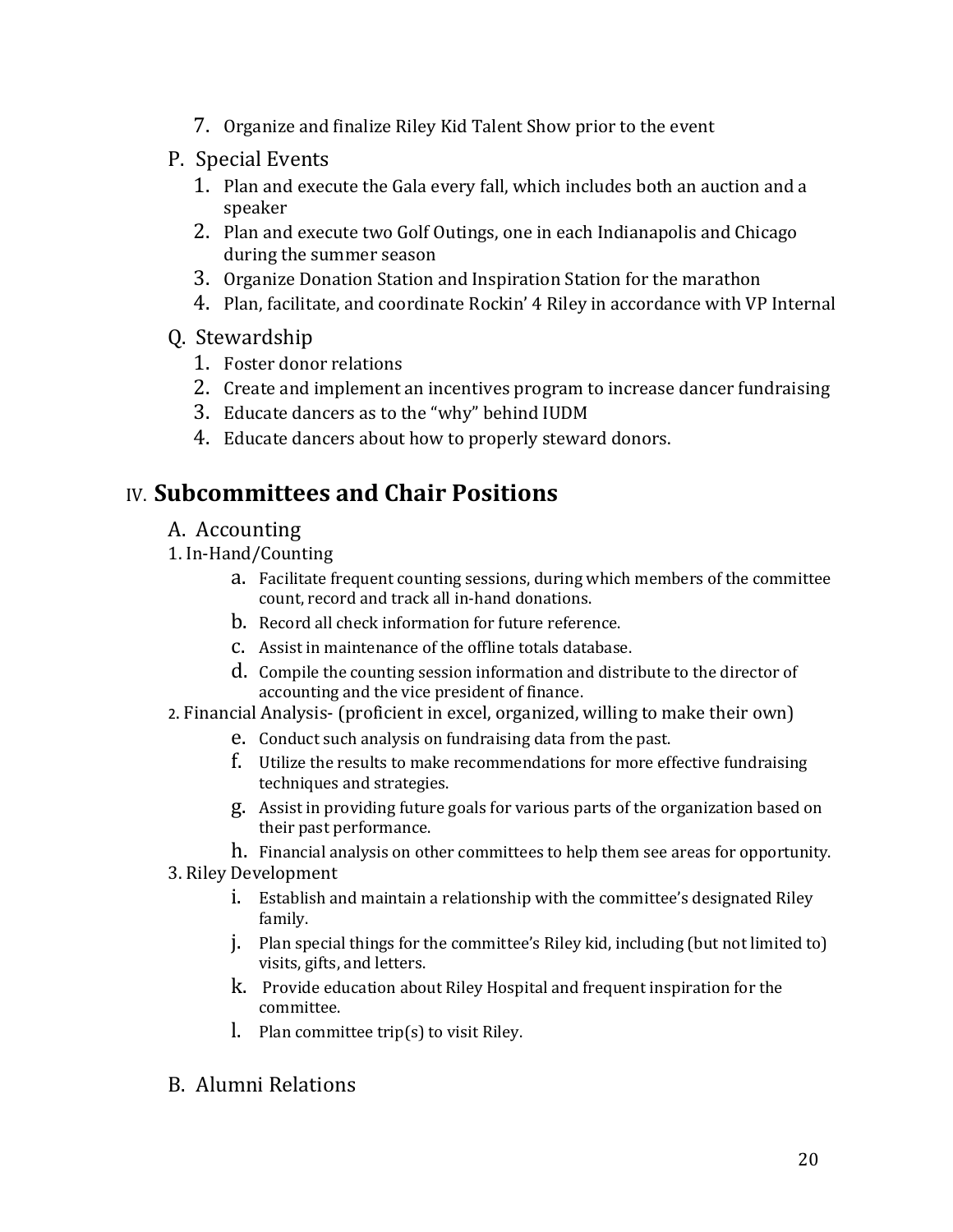- 1. Newsletter
	- a. Design and write monthly alumni newsletter highlighting upcoming events, Riley families, etc.
	- b. Work closely with the Vice President, External positions on the alumni board.
- 2. Communications
	- a. E-mail alumni about upcoming events or updates
	- b. Make invitations to events for alumni
	- c. Work on contacting Indiana Alumni chapters across all of the country for support and donations
	- d. Work on updating and organizing the Alumni Master List.
	- e. Oversee all social media for committee
	- f. Work closely with the Vice President, Internal positions on the alumni board.
- 3. Historian
	- a. Review and organize tapes, binders, and pictures from IUDM office
	- b. Gather media from Alumni over the years
	- c. Find IUDM fact of the week
	- d. Create yearly posters/banners for the marathon,
	- e. Work closely with the Secretary/Historian positions on the alumni board
- C. Corporate Relations
	- 1. Benefits and Retainment
		- a. Create and distribute thank you letters to all DM sponsors immediately after a donation is received. This letter should include:
			- Information about their sponsorship
			- Elicit all benefits to be received
			- Inquire about the company logo and other relevant information
			- Discuss dates of future DM events (golf outing, gala, the marathon)
			- Ask if there is anything IUDM could do to improve sponsor's experience being a sponsor, or any additional information the sponsor needs
		- b. Keep an open line of communication with all sponsors
			- Give sponsor's end of semester, summer, and beginning of fall updates on IUDM news
		- c. Coordinate which sponsors are coming to events and ensure they are treated as VIP's
			- Give final update immediately after the marathon describing impact company made, and all IUDM made on Riley Hospital for Children
	- 2. Stewardship
		- a. Retain sponsorships from previous year
		- b. Elicit all benefits to be received
		- c. Keep an open line of communication with all sponsors
	- 3. Sponsorships
		- a. Research potential sponsors whose values, motives, and needs match that of IUDM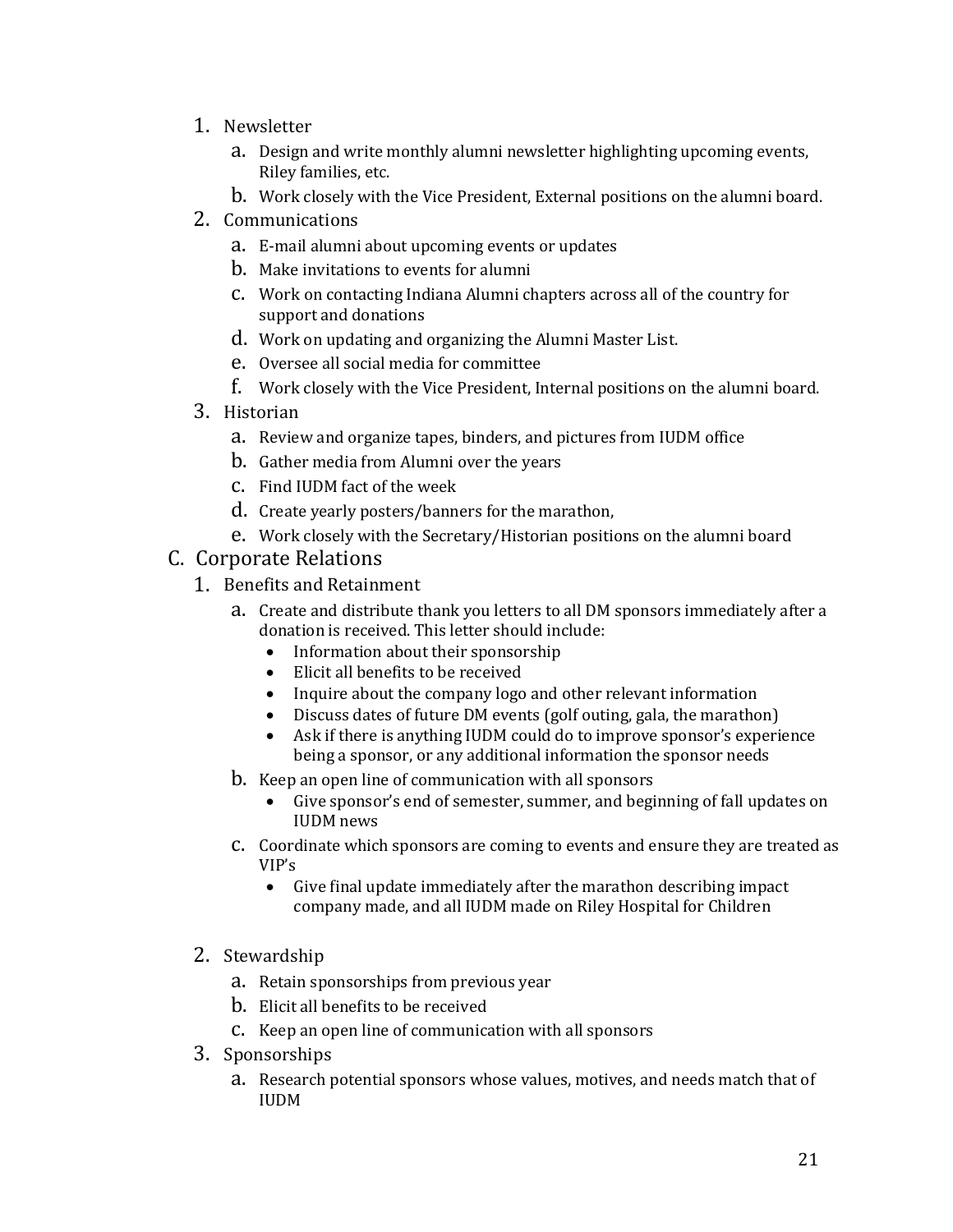- b. Gather corporate contacts from IUDM participants
- c. Communicate with stewardship once new sponsorships are secured, and pass along all pertinent information
- D. Dancer Relations
	- 1. Greek Relations Chairs (IFC & PHA)
		- a. Serve as IUDMentors to a specific Greek Dancer Groups
		- b. Maintaining communication with the dancer group representatives and their houses
		- c. Prepare IUDMentors to hold in house meetings with their dancer groups
		- d. Relays information to and from the organization to Greek organizations
	- 2. Independent Relations
		- a. Serve as IUDMentors to a specific Organization dancer groups
		- b. Maintaining communication with the dancer group representatives and their organizations
		- c. Prepare IUDMentors to hold meetings with their dancer groups
		- d. Relays information to and from the organization to Greek organizations
	- 3. Dancer Education
		- a. Develop education materials for Dancer Ed meetings and DGR meetings including handouts and presentation slides
		- b. Host 1 dancer group representative meeting during Spring Semester and 2 in the fall (or as need be)
		- c. Host 1 dancer education meeting during Spring Semester and 3 in the fall (or as need be)
		- d. Oversee completion of Dancer Education Summer Survival Guide in Spring and Dancer Education Packet in the Fall
		- e. Promote what it means to be a dancer beyond the 36 hours of the Marathon
	- 4. Executive Dancers
		- a. Serve as leaders of the executive dancer membership level and act as their main contact point
		- b. Collaborate with the Board of Managers to host weekly meetings
		- c. Prepare the executive dancers for meetings with their color teams

#### E. Entertainment

- 1. Games
	- a. The Long Drive Contest at the IU Golf Course
	- b. Potential 3v3 basketball tournament in the Fall
	- c. Runs and officiates 3v3 basketball tournament at the marathon
	- d. Plan and run the games at the marathon
	- e. Organize activities for Kirkwood's Rockin' for Riley
- 2. Skits
	- a. Plan and teach Flash Mob dance for IUDM FT5K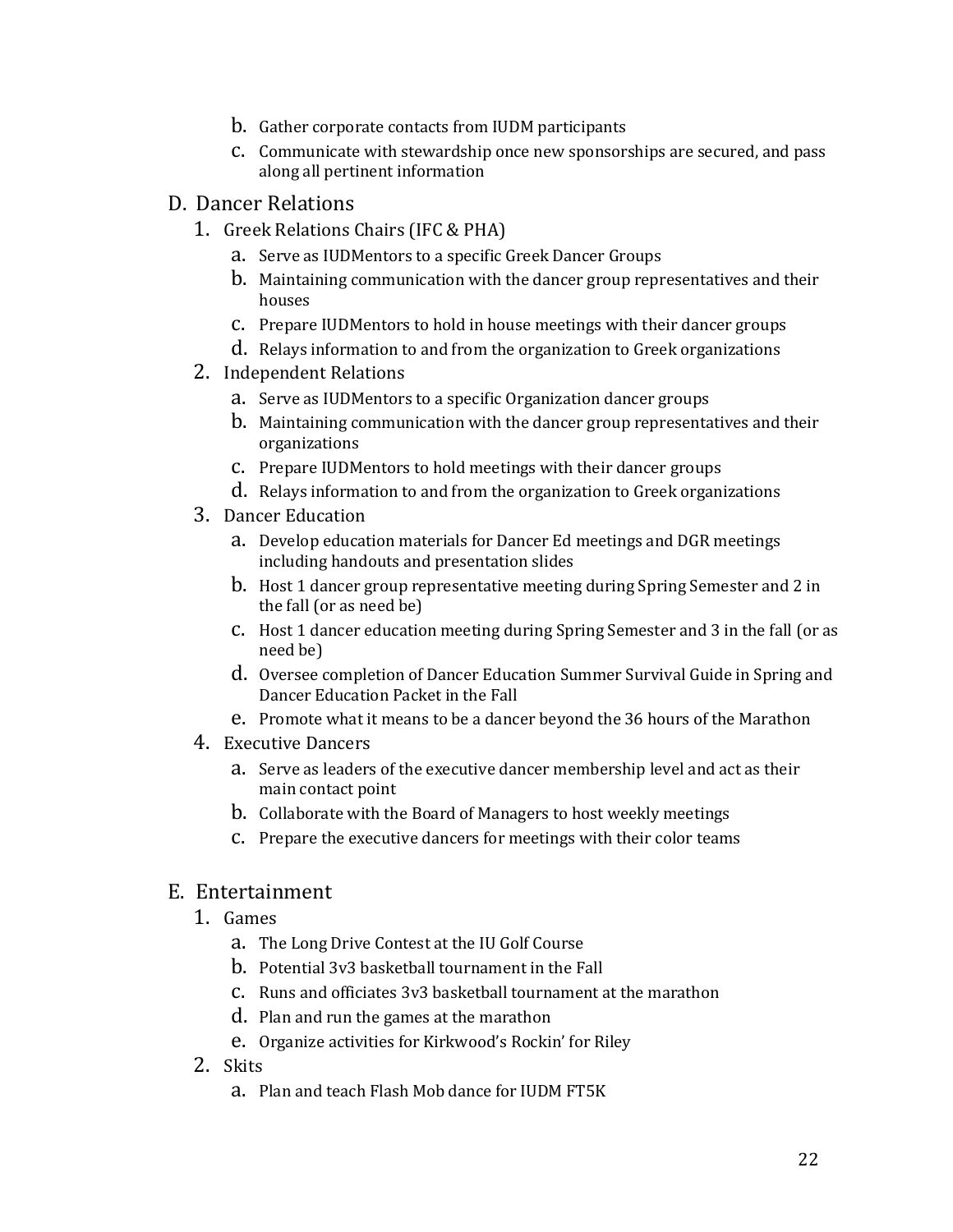- b. Help create theme hours for the marathon
- c. Plan original Skits according to the theme hours for the marathon
- 3. Acts
	- a. Solicit and recruit acts (aside from music) for the marathon
	- b. Plan and organize IUDM Acapalooza
	- c. Plan logistics of the Rave portion of the marathon
- 4. Media
	- a. Create entertainment schedule that can be broadcasted to Dancers
	- b. Collaborate with the marketing committee to make clips to promote internal events and create recap videos of internal events
	- c. Create clips to introduce theme hours at the marathon
	- d. Oversee the Entertainment booth at the marathon
- 5. Bands
	- a. Solicit and recruit musical acts for the marathon
	- b. Run the IUDM Idol contest for Dancers
	- c. Recruit entertainment for FT5K and Kirkwood Rockin' for Riley

#### F. Fundraising

- 1. Canning
	- a. Secures various locations for organization members to stand outside of with Riley buckets to collect donations
	- b. Organizes documents to keep track of members who go canning
	- c. Plans various canning opportunities throughout the year (Canning in the Classroom, Penny Wars, etc.)
	- d. Orders and takes inventory of Riley buckets
- 2. Dancer Education
	- a. Provides tools and resources to dancers to reach their fundraising goals
	- b. Organizes and helps distribute care package contents
	- c. Presents at dancer meetings about tips on how to fundraise
	- d. Voices fundraising opportunities that arise throughout the year to dancers
- 3. Outreach
	- a. Contacts and thanks businesses to allow us to solicit donations outside of them
	- b. Plans and executes at least one fundraising workshop per semester with all of the IUDM fundraising chairs
- 4. Road Rules
	- a. Plans and executes at least one weekend of the semester (including the summer) of Road Rules
	- b. Works with Outreach subcommittee to secure locations for Road Rules
	- c. Creates documents to keep track of committee members who sign up
	- d. Organizes challenges within the weekend of Road Rules to keep members engaged
- G. Hospitality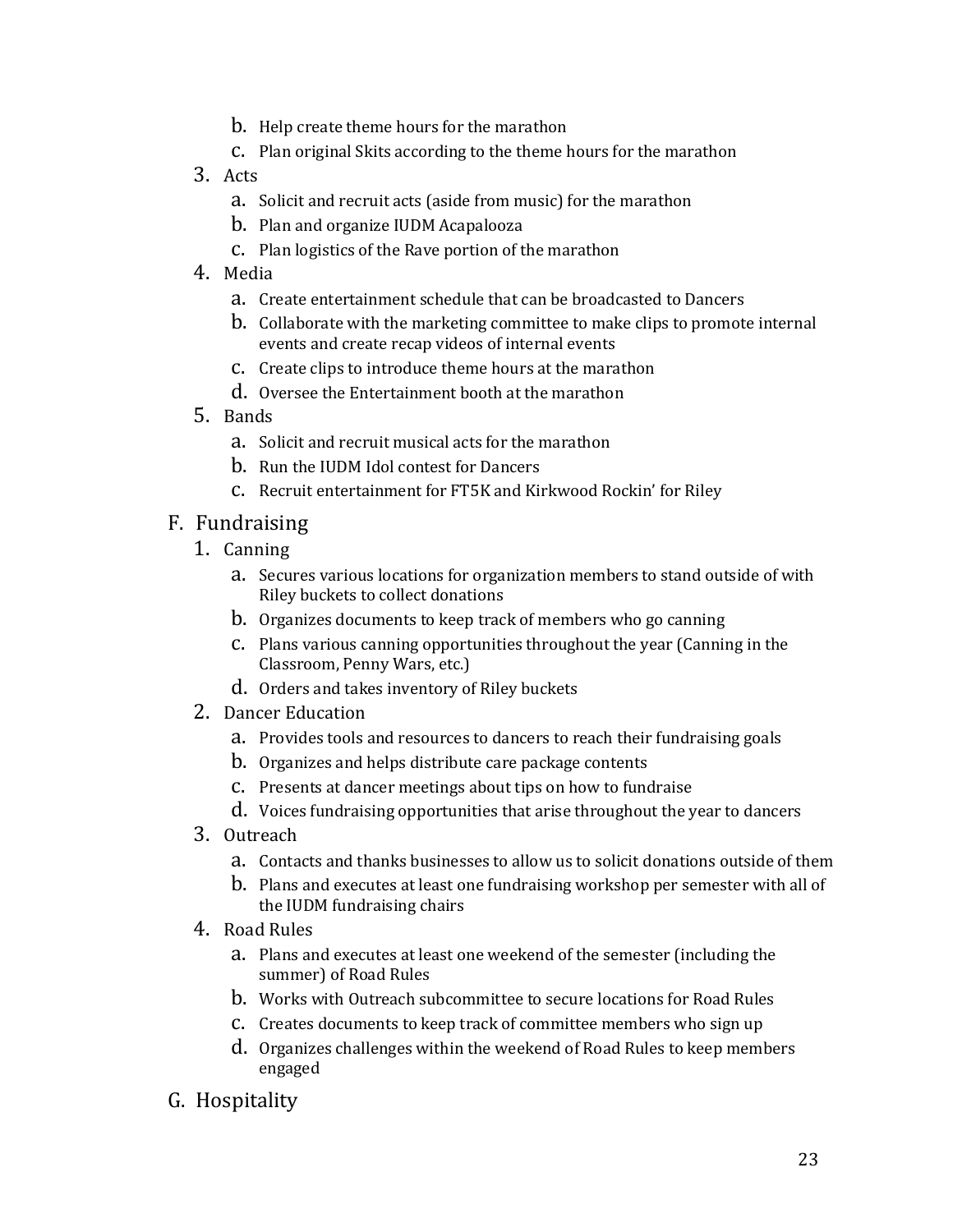- 1. Donors
	- a. In charge of all food donations contributing to the marathon
	- b. Leads the committee in food distribution at the marathon
- 2. Events
	- a. Collects food donations for all IUDM related events leading up to the marathon
	- b. Collaborates with the Donors subcommittee to setup percent nights
- 3. Logistics
	- a. Completes all logistical tasks involving setup and teardown of anything involving food
	- b. Provides trash bags, silverware, tables and anything else needed for events

#### H. Logistics

- 1. Events
	- a. Collaborate with Operations Chair for all event planning
	- b. Organize stage and sound needed for FT5K and Rockin' 4 Riley
	- c. Plan, organize, and facilitate Amazing Race
	- d. Create area signs for marathon
	- e. Collect and organize layout of all banners at marathon
- 2. Communications
	- a. Responsible for creating and maintaining relationships with all event vendors and affiliates
	- b. Create and analyze event and group surveys throughout the year
	- c. Communicate with Marketing Committee and Director to distribute surveys to community
- 3. Operations
	- a. Find problems with security at events and work with IUPD
	- b. Monitor and organize security stations throughout marathon
	- c. Assist in creating floor plans for FT5K, Rockin' 4 Riley, and Dance Marathon
	- d. Responsible for obtaining all resources needed for planned events
	- e. Responsible for organizing marathon dancer check-in
	- f. Plan setup and cleanup schedules for FT5K, Rockin' 4 Riley, and Marathon

#### I.Marathon Relations

- 1. New High School Dance Marathon Relations
	- a. Work with Director of Marathon Relations to update the "How To Guide"
	- b. Communicate and build relationship with CMN
	- c. Communicate, build relationships, and offer support to IUDM's new high school marathons
	- d. Stewarding marathons into the IUDM family
- 2. High School Dance Marathon Relations
	- e. Chairs are responsible for communicating with IUDM's all non-first year high school dance marathons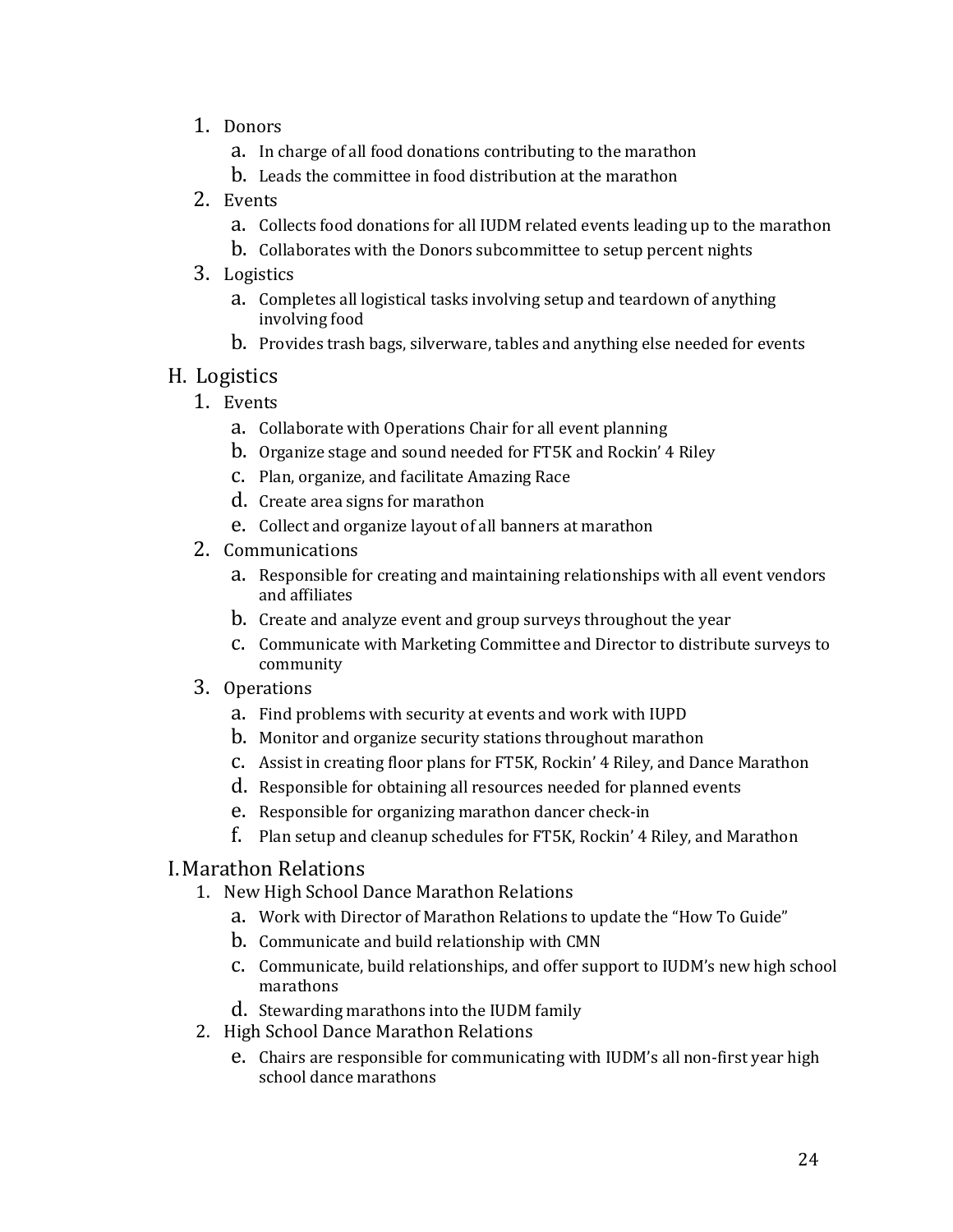- f. Responsible for carrying out a communication plan inclusive of bi-weekly emails to IUDM's high school marathons
- g. Responsible for stewarding IUDM's high school marathons in a way that is supportive and proactive in entering them into the IUDM family
- h. Will be divided into a North subco and South subco with two chairs for each as to have an appropriate number of high school marathons to work with
- i. Responsible for creating a recruitment strategy for high schoolers
- 3. University Relations
	- j. Responsible for assisting and hosting visiting marathons that attend IUDM
	- k. Communicate with and attend other collegiate marathons
	- l. Update University Relations "How We Do DM" Packet
	- m. Synthesize what information and skills IUDM can learn from other collegiate marathons
- 4. Culture
	- n. Brings upbeat energy to HS marathons
	- o. In charge of teaching 5 minute high school line dance at HS marathons
	- p. Encourages high school students to be involved in the marathon by participating in the line dance and playing games
	- q. Responsible for "Game Book" for all high schools to utilize when planning marathon timelines
	- r. Plan all rides to high school marathons and any other committee events requiring travel
	- s. In charge of bringing and selling IUDM apparel and merchandise at HS marathons

#### J. Marketing

- 1. Event Documentation
	- a. Document every IUDM event
	- b. Get footage to be used for promotional videos and social media throughout the year and at the marathon
- 2. Graphics
	- a. Raise awareness for IUDM and corresponding events through the use of graphics
	- b. Use of creative suites and web-based programs
- 3. Promotional Videos
	- a. Create promotional videos for all events. These include, but are not limited to: Riley and Ashley Week, Tacky Prom, Campus Awareness Week, etc.
	- b. Create yearly video to be shared at the annual Gala event
	- c. Create videos to be shown at the end of the marathon, including Road to DM and the final recap video
- 4. Social Media
	- a. Raise awareness for IUDM through social media
	- b. Run all social media accounts, including Twitter, Facebook, Instagram, Tumblr and YouTube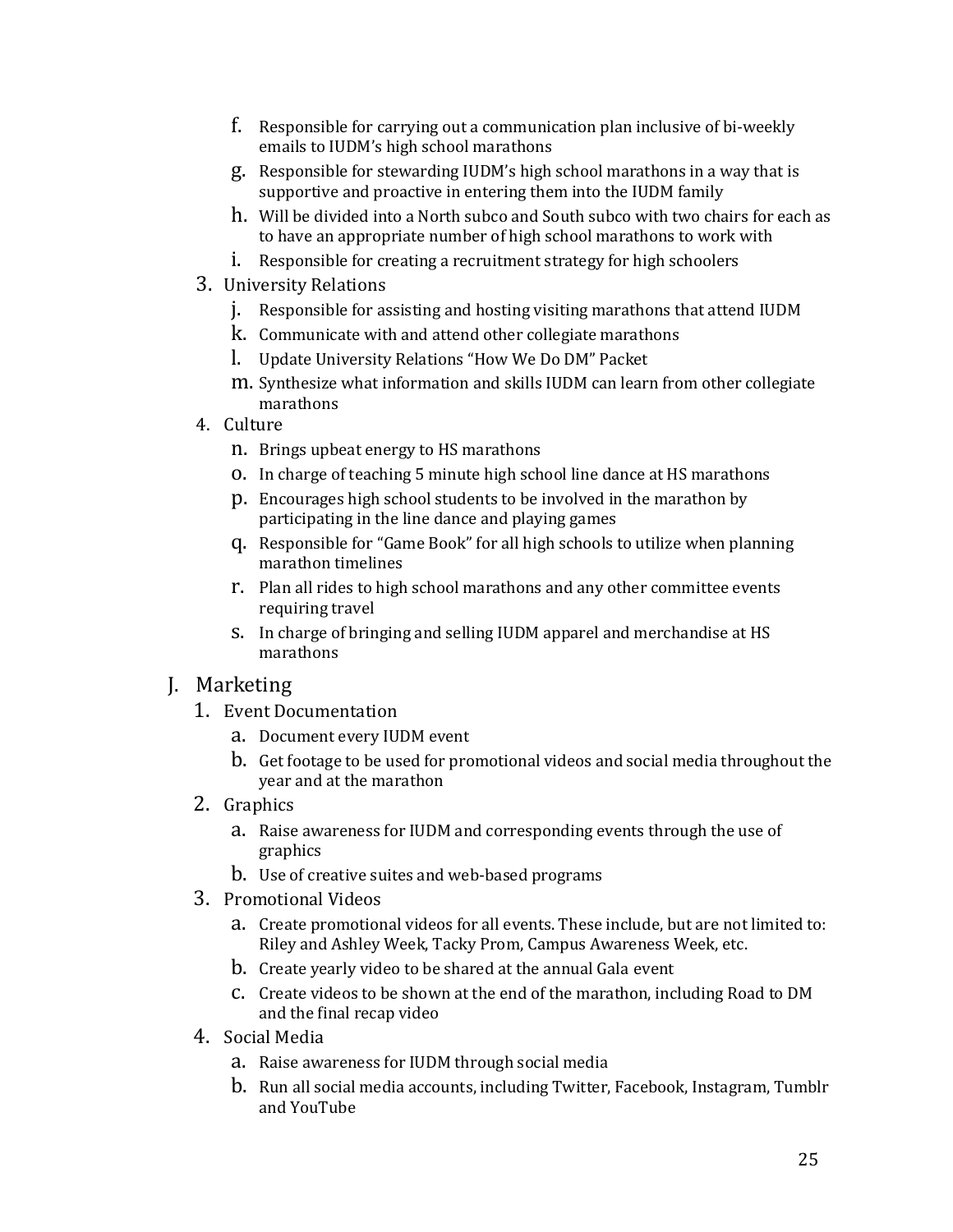#### K. Merchandising and Apparel

- 1. Apparel
	- a. In charge of designs for apparel sold at the Marathon, run way riley and other events.
	- b. Must work together to ensure the best product is being created possible for each design.
	- c. Work with appropriate vendors on apparel items
- 2. Accessories
	- a. Responsible for designing IUDM accessory line and other ALL IUDM apparel items.
	- b. Work with appropriate vendors for purchasing accessories.
	- c. Create an accessories survey
- 3. Strategic Sales
	- a. In charge of keeping inventory up to date
	- b. Responsible for the recording of finances
	- c. Use statistics and past records to plan purchasing quantities of sizes
- L. Morale
	- 1. Color Wars
		- a. Coordinate Color Wars teams and plan team reveal
		- b. Create and coordinate 3 Color Wars competitions before marathon
		- c. Create Color Wars board for marathon
		- d. Attend organizations' fundraisers
		- e. Create Color Wars point system and track during marathon
		- f. Visit Color Teams near the marathon to explain color wars, rotations, etc.
	- 2. Line Dance
		- a. Compile song list for line dance and update track song database (black list).
		- b. Create the yearly marathon line dance.
		- c. Create Riley kid and high school line dances
		- d. Create website and video tutorial
		- e. Create 36 Hour "Rage on Stage" Medals
		- f. Create clips for Stage Games to use during Don't Forget The Lyric.
	- 3. Stage Games
		- a. Brainstorm, organize, and host stage games
		- b. Create prizes and incentives for winners
		- c. Create extra stage games for filler time
		- d. Plan and run games for events such as Rockin' 4 Riley
		- e. Organize marathon theme hours
	- 4. Events/Culture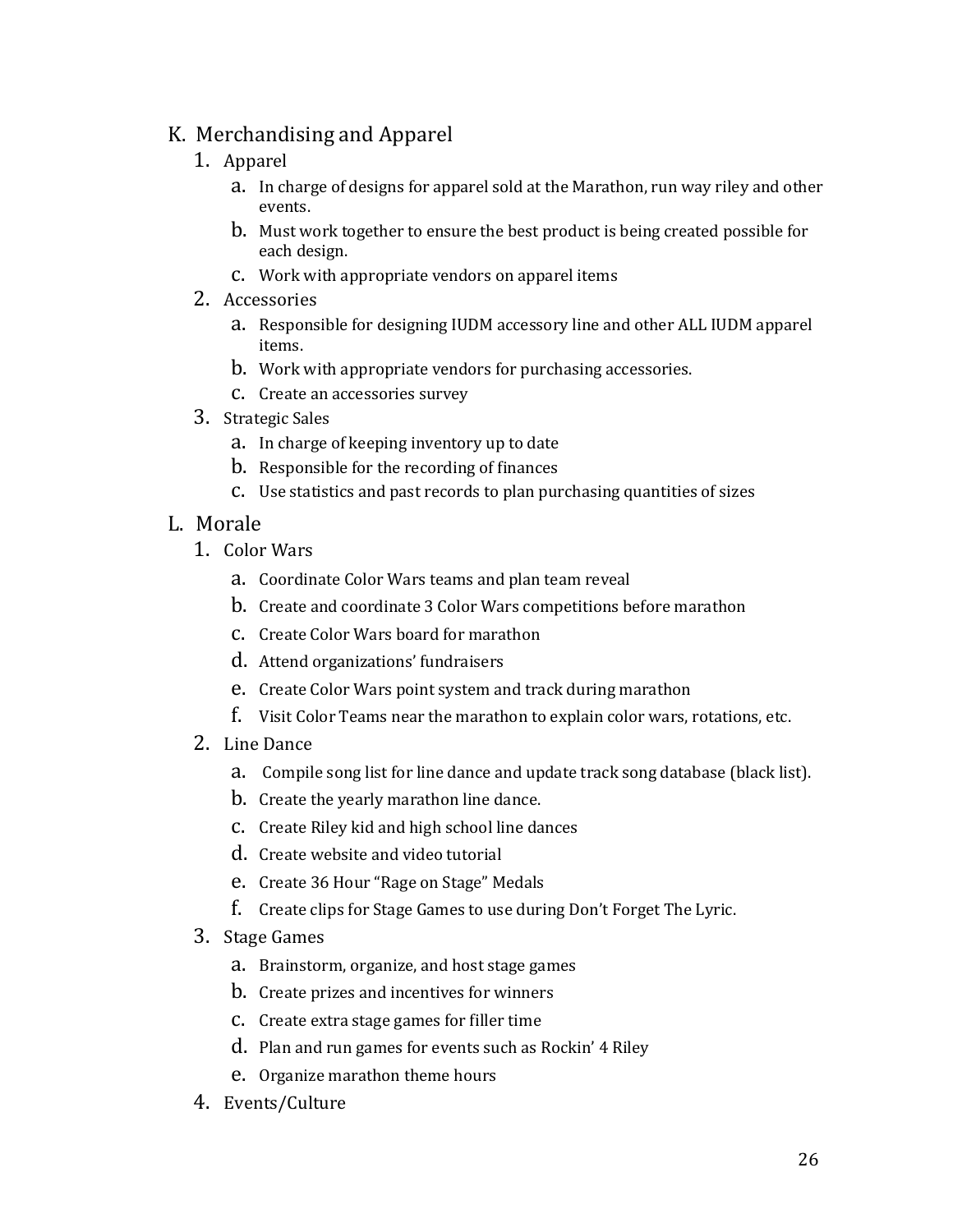- a. Create the Morale 2015 Composite.
- b. Buy food for the Marathon.
- c. Make the committee Riley Family Bio Book and gift basket.
- d. In charge of overall committee Morale at Morale meetings.
- e. Create Morale Moments for each Morale Meeting.

#### M. Public Relations

- 1. Advertising
	- a. Liaison and manger of accounts such as IU organizations, local business and promotional sponsors
	- b. Handles media campaigns, such as #ImForAsh and #IUDMtoGMA
- 2. Publicity
	- a. Media Outreach
		- Gain media attention both local and national
		- Write all press releases and pitch to media outlets
		- Develop 2016 Press Kit
	- b. Blogs/Internal
		- Schedule and write content for the IUDM blog
		- Develop 2016 Press Kit
		- Work closely with internal PR matters
- 3. University Relations
	- a. Manager of Faculty Advisory Board (FAB)
	- b. Send out bulletins to FAB
	- c. Liaison between IUDM and IU Faculty
	- d. Work closely with the other subcos to plan events through IU Athletics

#### N. Recruitment

- 1. Residence Hall Association Recruitment Council
	- a. Recruit and connect with freshman living in residence halls
	- b. Table, pass out flyers and handle other various promotions within the residence halls
	- c. Handle registration for marathon
- 2. Neighborhood Recruitment Council
	- a. Recruit and connect with independent dancers living outside of residence halls
	- b. Table, pass out flyers and handle other various promotions living outside of residence halls
	- c. Handle registration for marathon
- 3. Organizations
	- a. Recruit and connect with new organizations across campus
	- b. Seek out new organizations yearly and present them with the benefits of joining
	- c. Registering organizations for the marathon
- O. Riley Development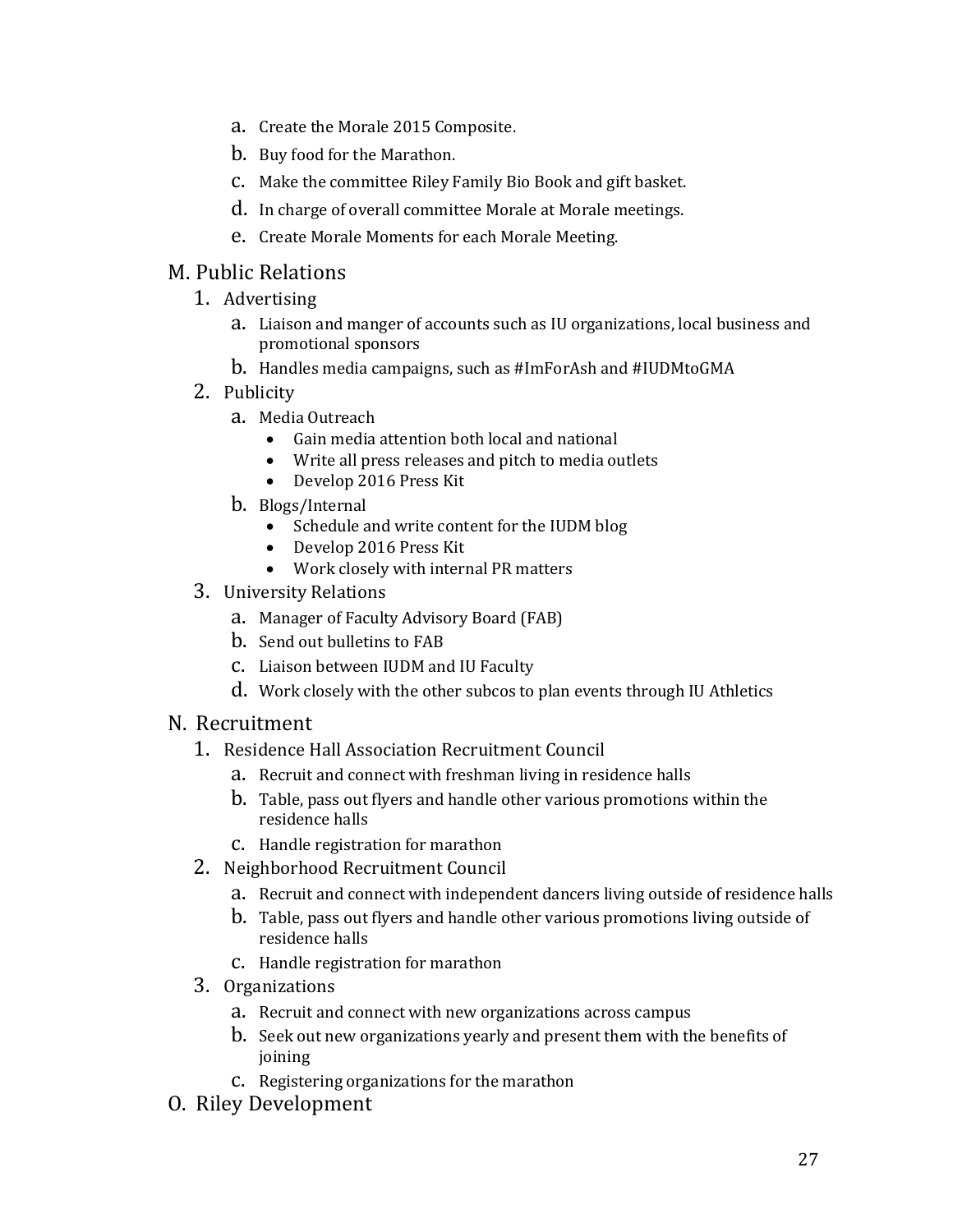- 1. Riley Relations
	- a. Work with Riley liaison to plan events for Riley Development at Riley Hospital, including but not limited to the NICU Baby Shower and Riley Kid Birthday Party
	- b. Create and implement projects for kids at Riley (toy drive, general cards/letters
	- c. Build a stronger bond between IUDM and Riley hospital
	- d. Write seasonal newsletters to send out to families
	- e. Organize subcommittee involvement in providing a meal for the Ronald McDonald House
- 2. Family Relations
	- a. Work with committee members to find new families
	- b. Create welcome packets for the marathon
	- c. Organize the family speakers at the marathon
	- d. Create guidelines for families speaking at the marathon
	- e. Create Celebration of Life video
	- f. Organize Riley Kid talent show
	- g. Send out invites for all events and the marathon
	- h. Celebrate all kids' birthdays in an inexpensive way
- 3. Riley Area
	- a. Create theme for Riley Tent
	- b. Get all decorations
	- c. Create games and activities for Riley families at the marathon
	- d. Get all material needed for games and activities
	- e. Get moon bounce for marathon
	- f. Find food donors for the three meals that are provided to the families at the marathon
	- g. Organize and order spring spirit apparel
- 4. Special Events
	- a. Set up events with families throughout the year including:
		- Easter Egg Hunt
		- Indians baseball game
		- Indianapolis Zoo
		- Kirkwood's Rockin' for Riley
		- Indianapolis Children's Museum
	- b. Create new events for Riley families
	- c. Send out invitations for all events
- 5. Outreach
	- a. Reach out to hotels to provide rooms for the families coming to the marathon
	- b. Coordinate sponsorship of Riley families with organizations (\$250 per family.
	- c. Develop the Riley Kid Line Dance and teach at the marathon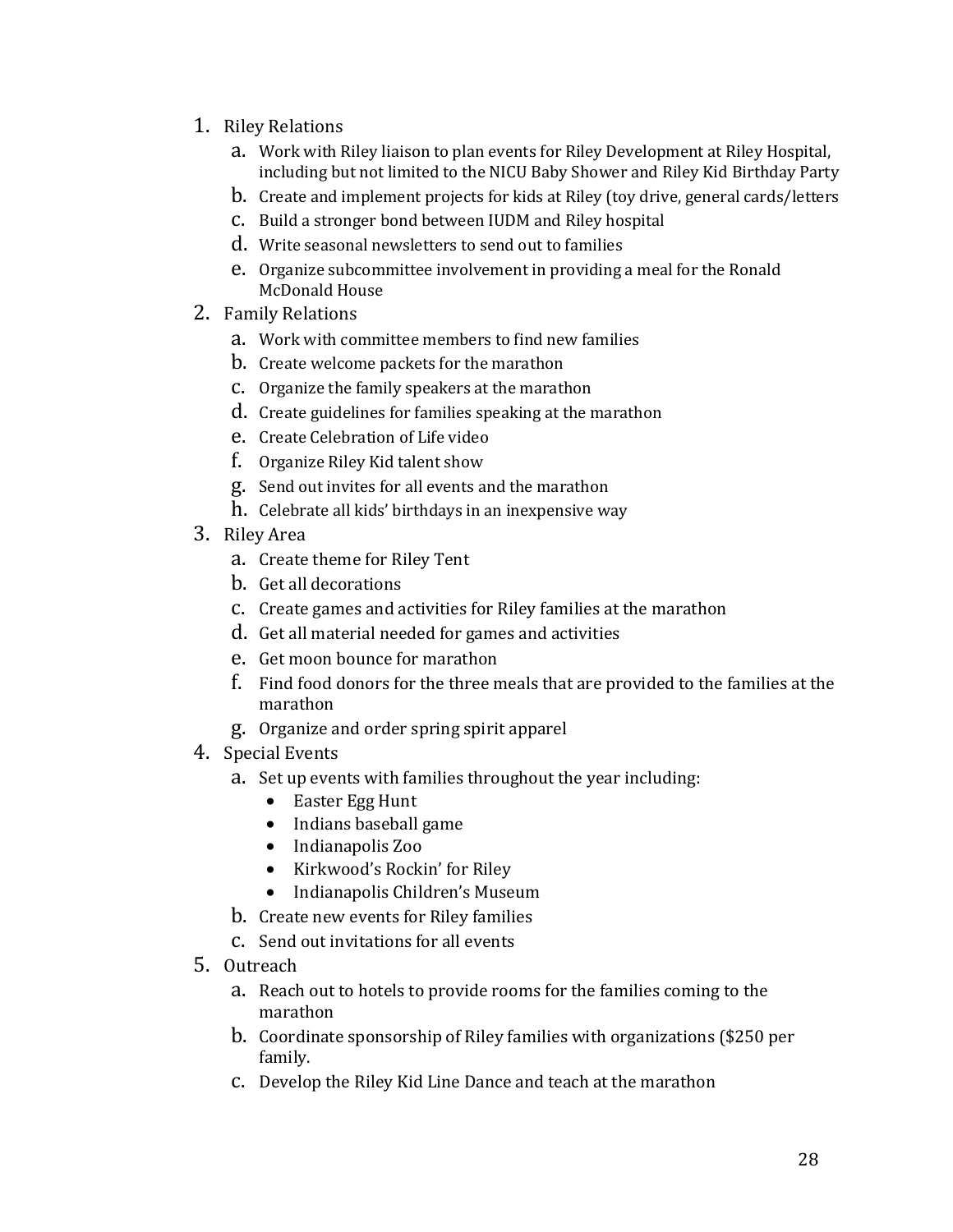#### P. Special Events

- 1. Auction
	- a. Handles all auctions, including both golf outings and the annual Gala
	- b. Builds a database to track and collect auction items for each event
- 2. Campus Events
	- a. Plans and executes campus and community wide events in the form of both fundraisers and member appreciation events
- 3. Gala
	- a. Plans and executes the largest fundraising event in downtown Indianapolis
	- b. Finds a guest speaker, entertainment and creates a timeline for the event
	- c. Works with the Marriott to figure out all of the logistical details
- 4. Sporting Events
	- a. Plans and executes our two summer golf outings in Indianapolis and Chicago
	- b. Helps set the date, brainstorm course games, and find hole sponsors for both golf outing

#### Q. Stewardship

- 1. MEMBER STEWARDSHIP
	- a. Incentive levels
		- Continuing efforts of incentives subco 2015
		- Constructing emails to be sent to fundraisers when they hit different financial milestones
		- Designing and ordering prizes to be given out to dancers and committee members who surpass special milestones
		- Possibly working with Fundraising to design a system that allows us to distribute incentive-based prizes instead of care packages
	- b. Humans of IUDM
		- Selecting one outstanding IUDM member every week to be recognized on the @humansofIUDM Instagram account
		- Student is contacted to be interviewed and have their photo taken
	- c. IUDM MVPs
		- An effort to collaborate a list of committee members and dancers every week that should receive a text message, phone call, or written letter thanking them for the amazing work they've been doing
- 2. DONOR STEWARDSHIP
	- a. Thanking donors
		- Sending customized thank-you emails to different donor levels
	- b. Keeping donors informed throughout the year
		- Creating emails or newsletters to be sent to donors throughout the year, including pictures and facts about what's going on in the IUDM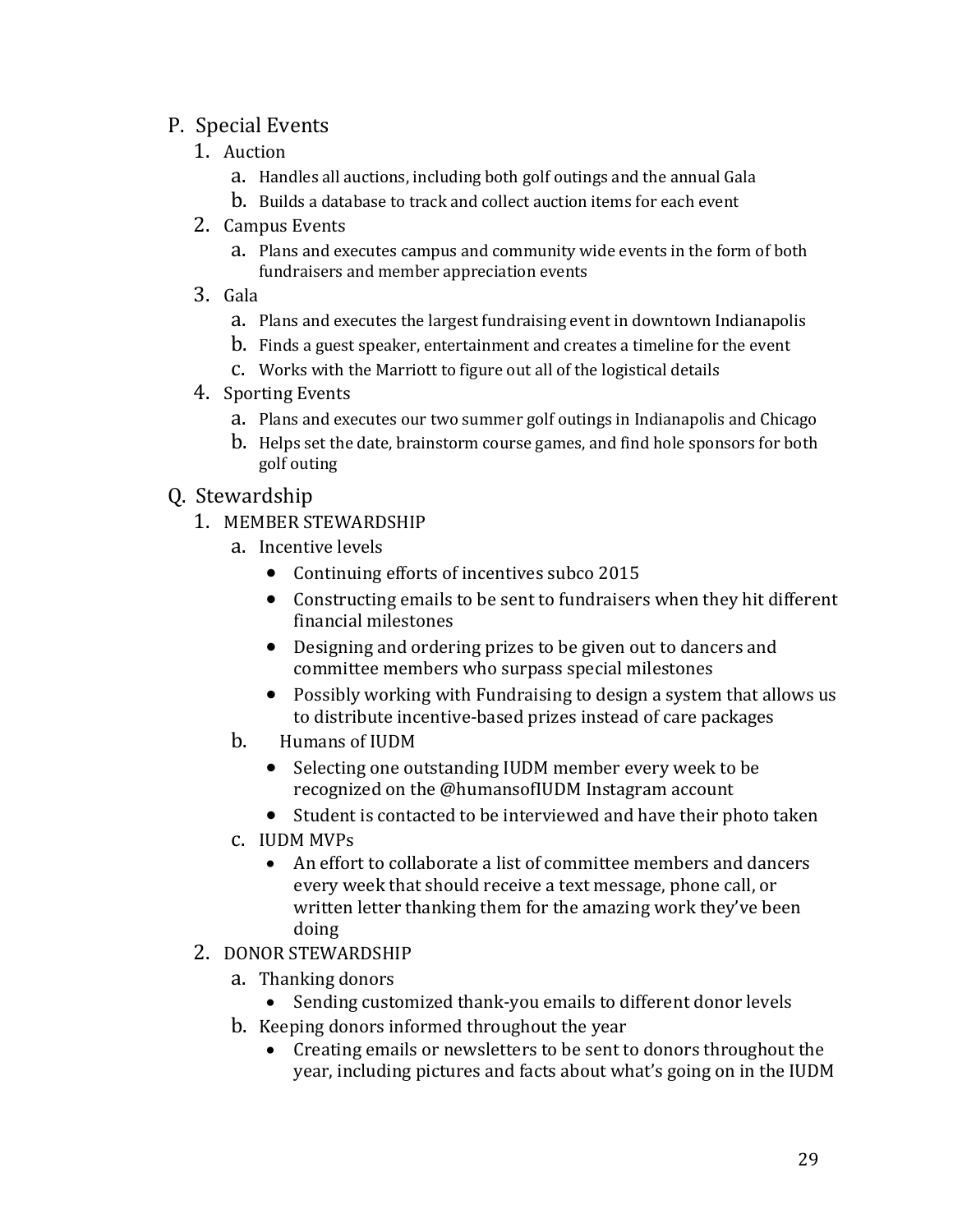world (i.e. Easter egg hunt, Ryan and Ashley Week, Indians game with Riley families, etc.)

- Thanking them again for their support
- c. Teaching committee members/dancers how to properly "steward their donors"
	- Creating resources or giving short presentations to committees or dancer groups about the importance of thanking their donors and keeping them updated about their progress
- 3. CAMPUS STEWARDSHIP
	- a. Ryan and Ashley Week planning
	- b. Campus Awareness Week planning
- 4. COMMUNITY STEWARDSHIP
	- a. IUDM Gives Back
		- An effort to give back to IUDM's biggest supporters within our community
		- Organizing volunteer opportunities for every committee
	- b. Speaking at Dancer Ed meetings
		- Sending 2-3 subcommittee members to speak at Dancer Ed meetings (following representative from DR and Fundraising)
		- Informing the dancers about why we do this
		- Possibly working with Family Relations chair from Riley D to contact a Riley family to come speak

\*\*\*In addition to the subcommittees stated above, each committee must have both a Culture and Fundraising aspect. These aspects serve as a purpose to unite the committee in all aspects with a special focus on creating and maintaining passion for each other and the mission of IUDM. The structure of this position is up to that of each director, however, both parts (culture and fundraising) must be present within the committee structure.

#### A. Culture

- 1. Plan ice breakers and inspiration for weekly meetings
- 2. Plan bonding events for the committee
- 3. Plan events with committee's Riley buddy and educate the committee on his/her Riley story
- 4. Continue to foster a positive relationship within the committee members, the Riley child/family, and set the bar for being a model IUDM committee member
- B. Fundraising
	- 1. Help set the yearly goals for committee and each member within that committee
	- 2. Maintain an updated fundraising total sheet throughout the year
	- 3. Plan fundraising events and activities (i.e. canning, text-a-thon)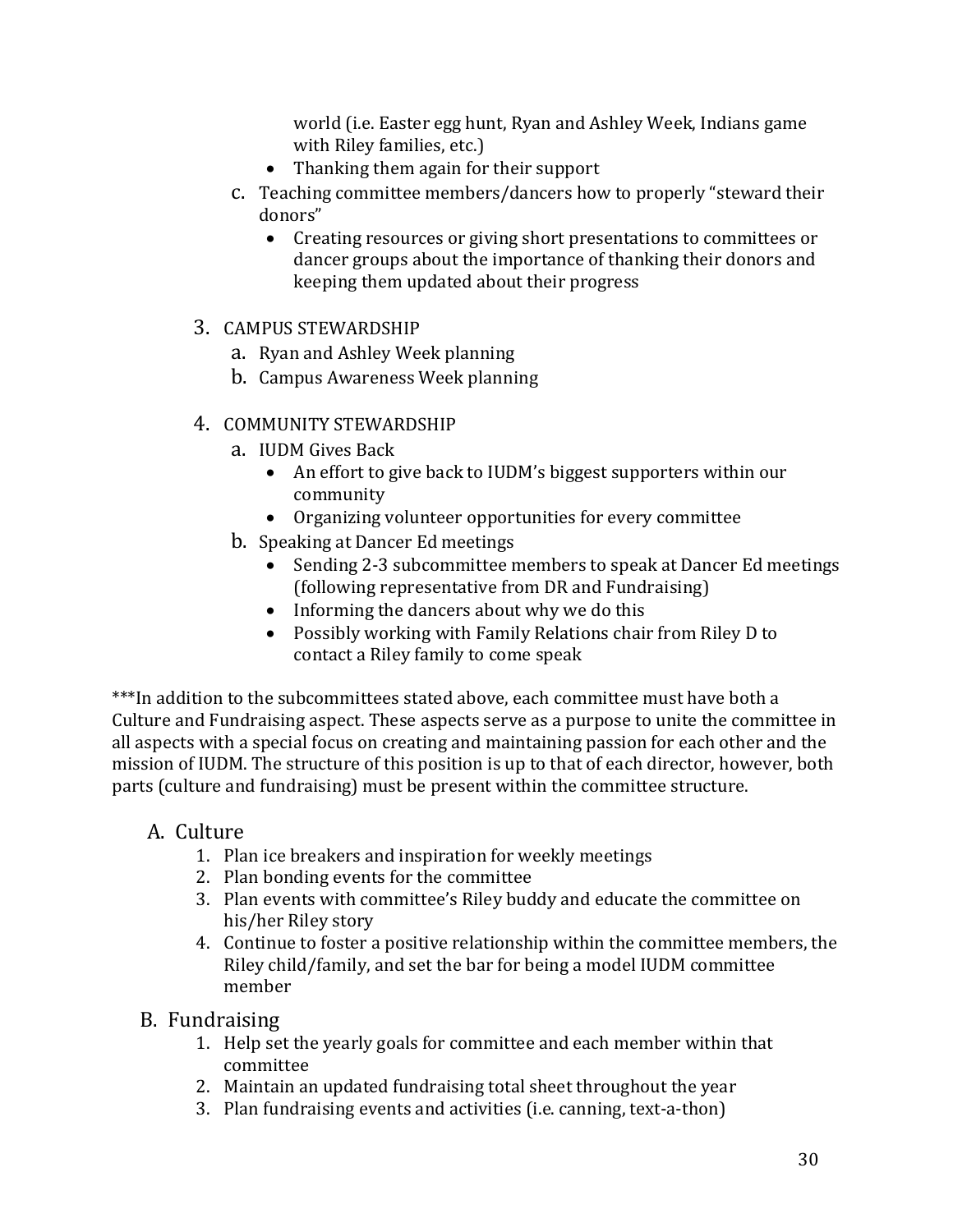# **Membership Review Process**

The Membership position exists within IUDM to further the development of the experience had by participants of all levels. This includes ensuring that the actions taken by members of IUDM represent the values, goals, and missions of the organization. In order to ensure that member behavior is in line with the ethics of the organization, a Member Ethics Review protocol will be put into place.

Member Ethics Review Process:

All undergraduate members within IUDM are eligible to be entered into the Member Ethics Review process. This includes members of the Executive Council, subcommittee chairs, committee members, dancer group representatives, and dancers. An individual is entered into the process through an ethics review submission from any of the following individuals:

- *President*
- *Vice President, Membership*
- In the case of a submission of a subcommittee chair or committee member: the *individual's Vice President*
- In the case of a submission of a subcommittee chair or committee member: the *individual's director*
- In the case of a submission of a dancer group representative or dancer: the *Director of Dancer Relations*

Upon entering the Member Ethics Review process, a committee member or subcommittee chair will be required to follow the following actions:

- *1st offense:* An individual meeting with the Vice President, Membership in order to further discuss the implications of the individual's actions upon IUDM. The purpose of this meeting serves as an opportunity to further the individual's understanding of the organization's values and missions as well as to explain the future consequences of repeated actions.
- *2nd offense*: One-month restriction of social events or gatherings within IUDM. The individual will be limited to only attending weekly meetings during this time
- *3rd offense*: Individual will be dropped of their position of subcommittee chair, committee member, dancer group representative, or dancer and will serve IUDM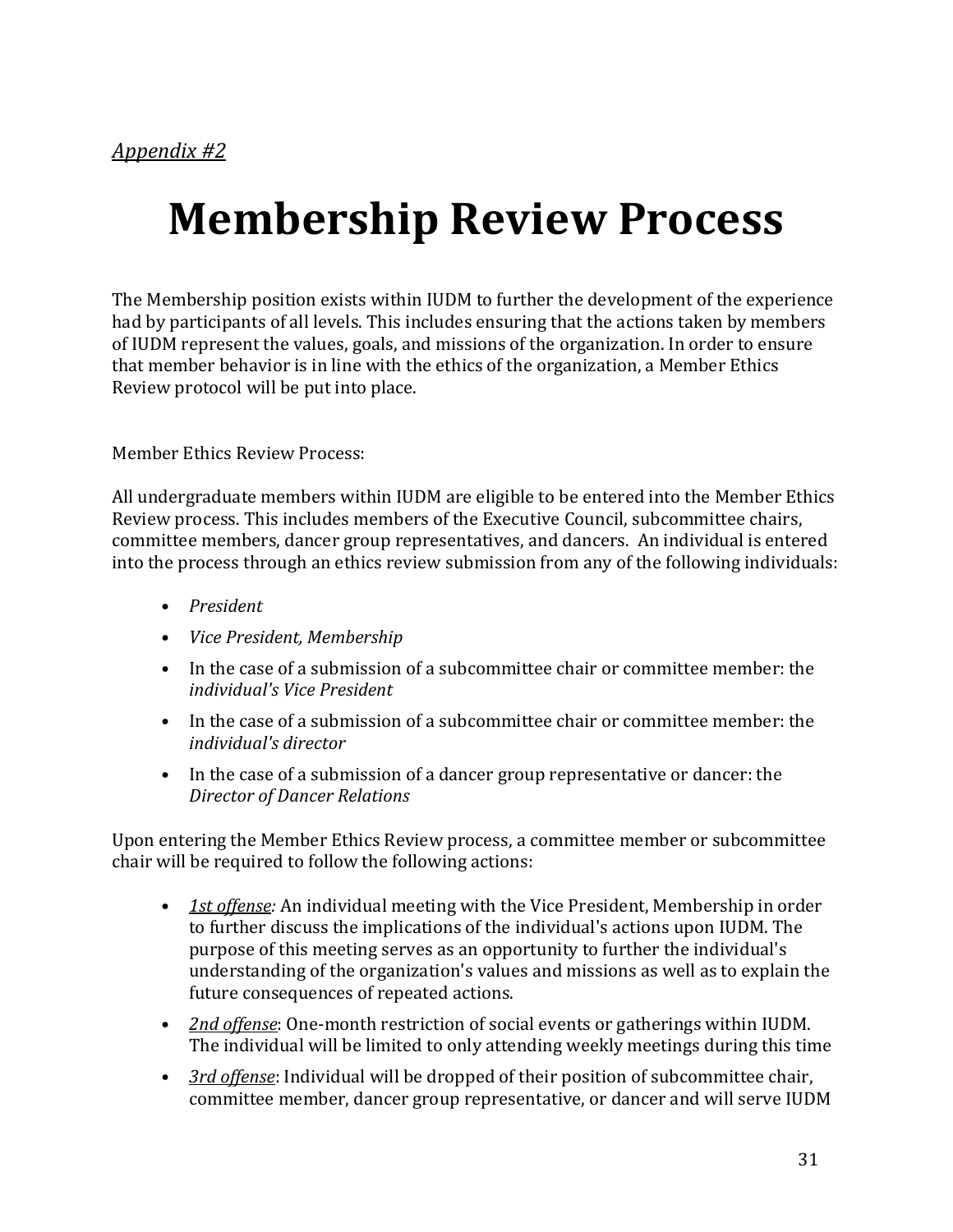as a virtual fundraiser participant.

In case-by-case circumstances, and by a 3/5 vote of the Board of Managers, an individual may bypass the 1st and/or 2nd offense situations.

A submission of a member into the Member Ethics Review is warranted by actions such as but not limited to:

- Misrepresenting the mission or values statement of IUDM.
- Deterring the experience of another IUDM member through harassment or disrespect.
- Failing to abide by the organization's social conduct rules.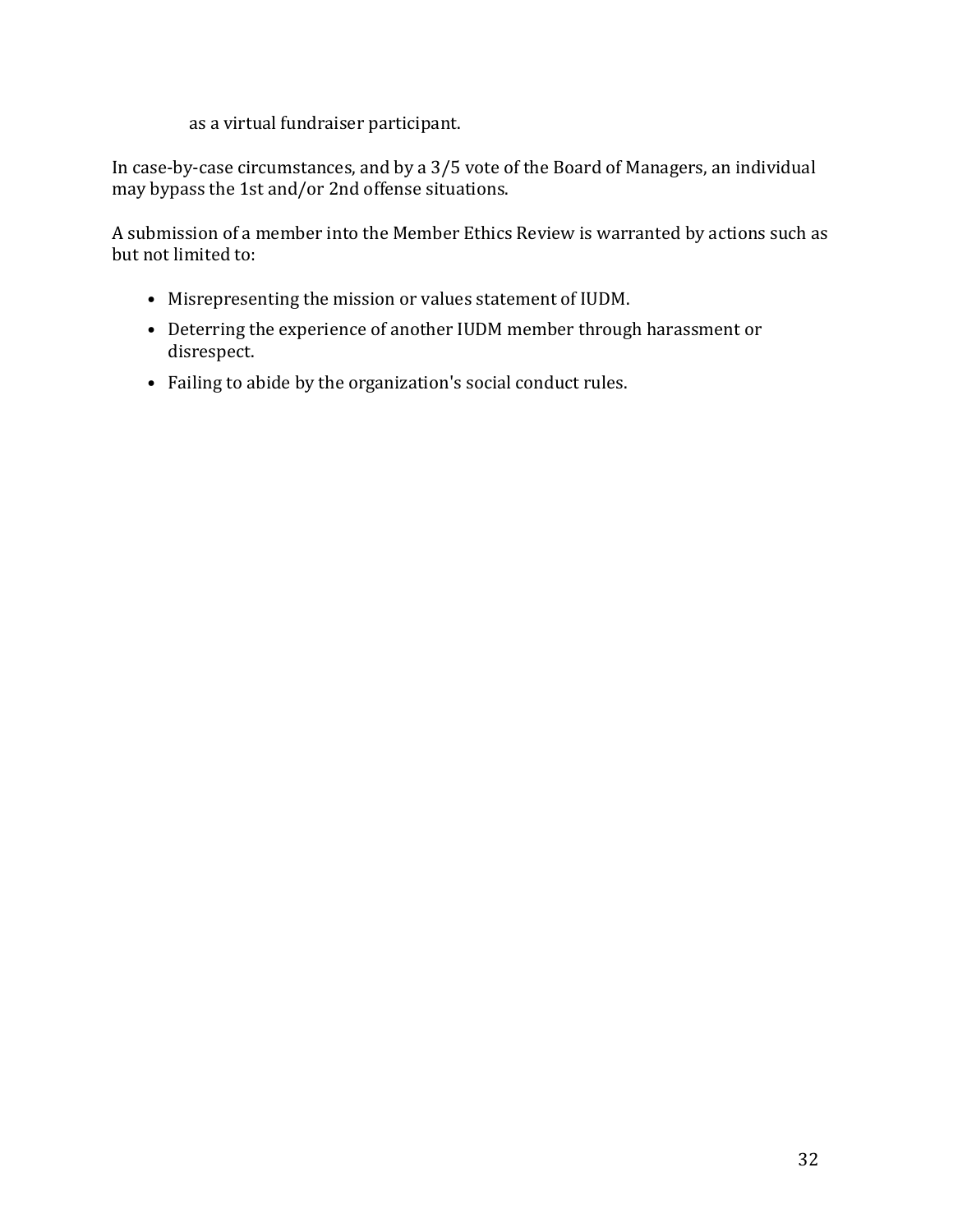#### *Appendix #3*

# **IUDMA**

All funds generated by the Indiana University Dance Marathon over and above Dance Marathon expenses will be transferred by the Dance Marathon to Riley Children's Foundation ("RCF") for RCF's distribution of the funds to the Department of Pediatrics and Riley Hospital for Children for fulfillment of the funding priorities established by the Indiana University Dance Marathon Funding Priorities Committee in consultation with Riley Children's Foundation.

The Executive Council shall establish a Funding Priorities Committee, the purpose of which shall be to affirm, in consultation with the leadership of Riley Children's Foundation, Riley's funding priorities for the revenues generated by the Dance Marathon.

The Funding Priorities Committee shall:

- I. Comprise the President of the IU Dance Marathon, the President of the Dance Marathon Alumni Board, and an elected alumnus who is chosen by the other two members of the Funding Priorities Committee.
- II. In consultation with Riley Children's Foundation, re-evaluate and determine Riley Hospital funding priorities every five (5) years.
- III. Act only by unanimous vote of its members. In addition, in consultation with Riley Children's Foundation representatives, the Funding Priorities Committee shall annually review such established five-year priorities to ensure that they are adequately and accurately addressing current Riley Hospital needs.

All changes require 2/3 vote of Executive Council for approval.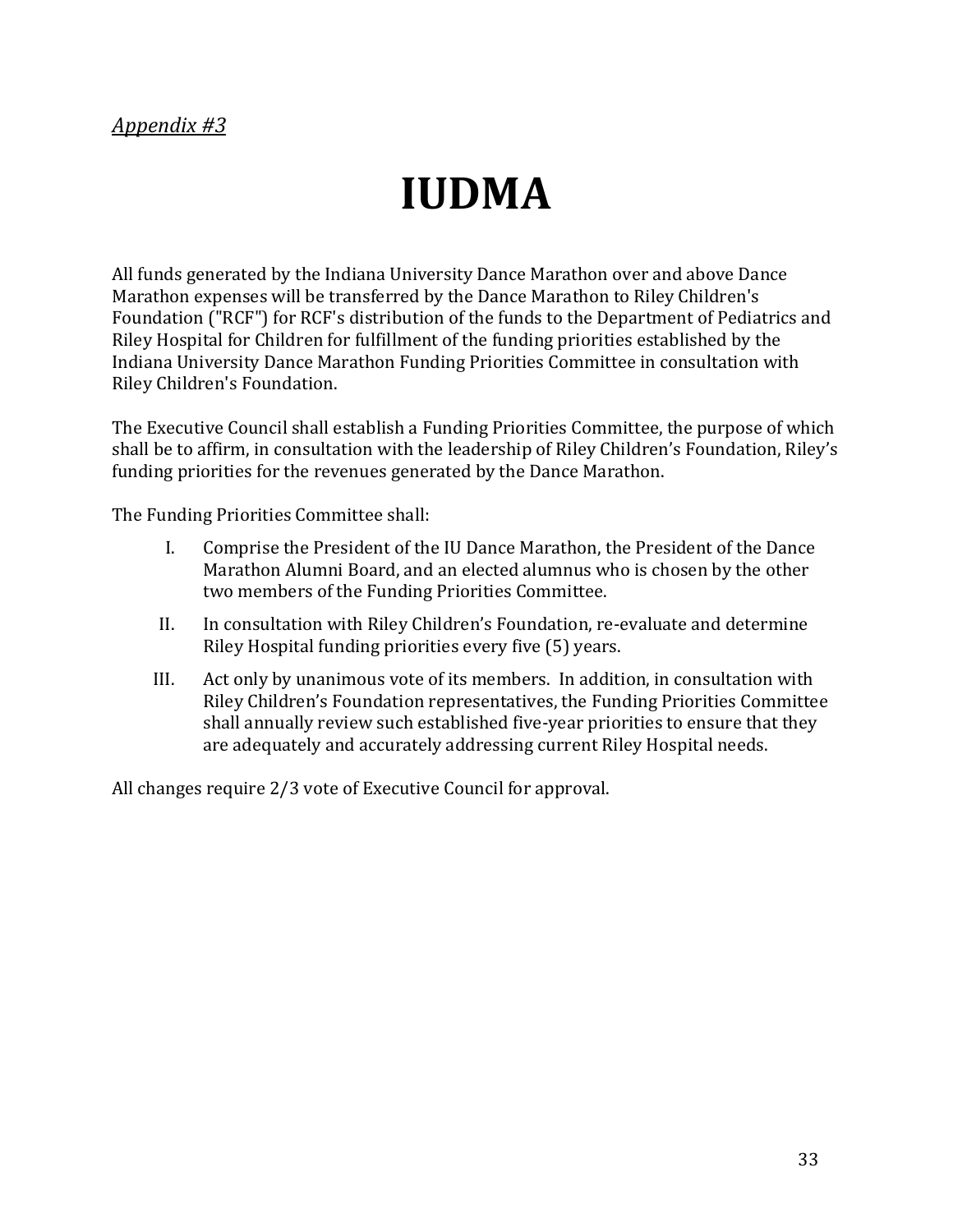# **Organizational Funding Process**

All funds generated by the Indiana University Dance Marathon over and above Dance Marathon expenses will be transferred by the Dance Marathon to Riley Children's Foundation ("RCF") for RCF's distribution of the funds to the Department of Pediatrics and Riley Hospital for Children for fulfillment of the funding priorities established by the Indiana University Dance Marathon Funding Priorities Committee in consultation with Riley Children's Foundation.

The Executive Council shall establish a Funding Priorities Committee, the purpose of which shall be to affirm, in consultation with the leadership of Riley Children's Foundation, Riley's funding priorities for the revenues generated by the Dance Marathon.

The Funding Priorities Committee shall:

- IV. Comprise the President of the IU Dance Marathon, the President of the Dance Marathon Alumni Board, and an elected alumnus who is chosen by the other two members of the Funding Priorities Committee.
- V. In consultation with Riley Children's Foundation, re-evaluate and determine Riley Hospital funding priorities every five (5) years.
- VI. Act only by unanimous vote of its members. In addition, in consultation with Riley Children's Foundation representatives, the Funding Priorities Committee shall annually review such established five-year priorities to ensure that they are adequately and accurately addressing current Riley Hospital needs.

All changes require 2/3 vote of Executive Council for approval.